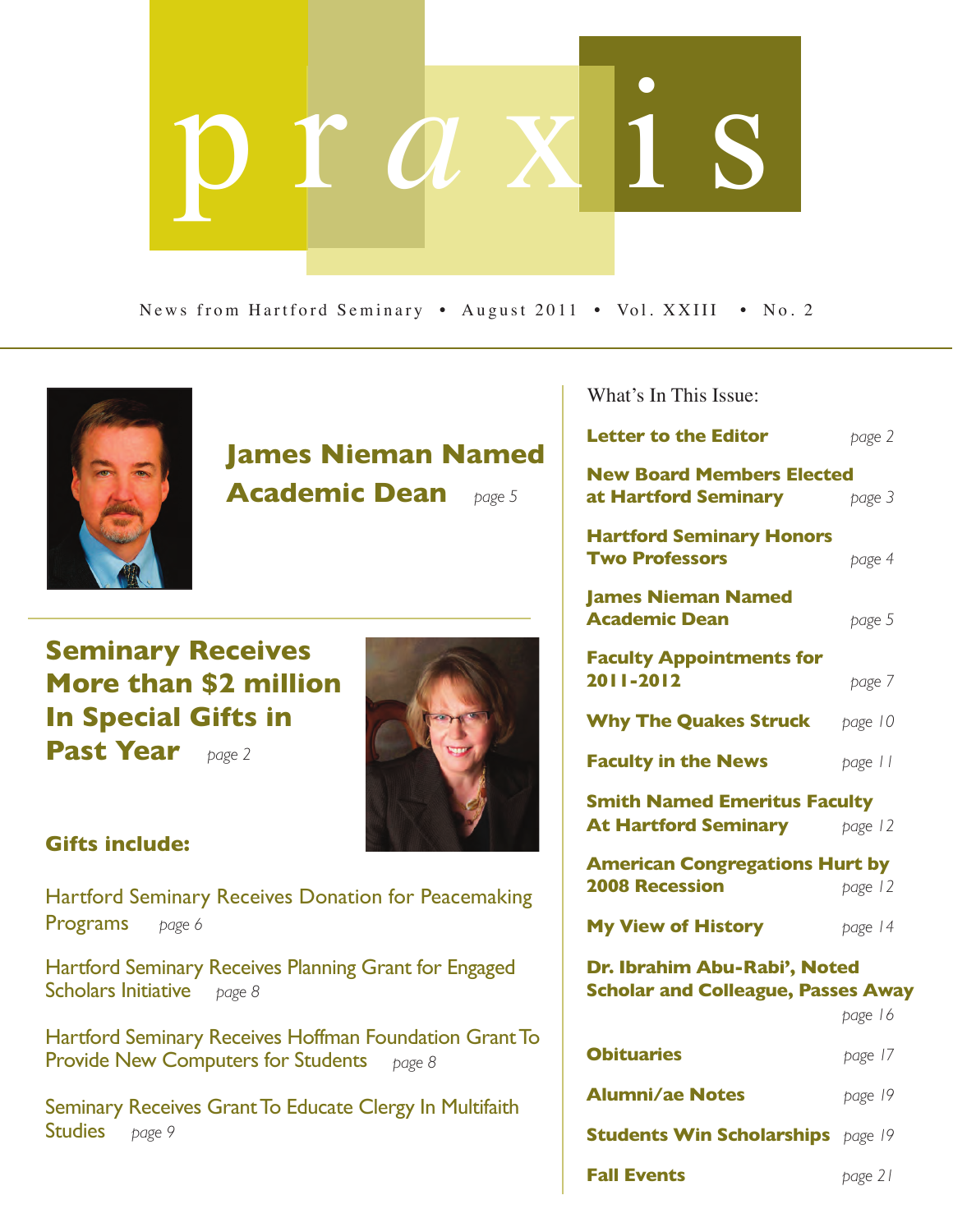# **Seminary Receives More than \$2 million In Special Gifts in Past Year**

Amy Hines, chair of the Board of Trustees' Development Committee, was preparing her report last spring for the Board's annual meeting when she realized that Hartford Seminary had received \$2.1 million in 2010-2011, primarily from special gifts and grants.

Hines was delighted and quickly realized, as she says, that "we need to celebrate our success in securing some wonderful, major gifts."

Often an institution is so involved in day-today details that it doesn't think to step back and view the big picture. It is the proverbial story of not seeing the forest for the trees.

Hines doesn't want Hartford Seminary and its Institutional Advancement team to make that mistake.

Our goal, she says, is to advance the mission and vision of Hartford Seminary, and clearly we have been successful in this goal in the past year.

### **Among the major gifts:**

• Hartford Seminary was awarded a gift of \$1 million from the International Institute of Islamic Thought in Herndon, VA, to help endow a professorship in Islamic Studies and Christian-Muslim Relations.

The gift will help fund a chair in Islamic Chaplaincy and Christian-Muslim Relations at Hartford Seminary's Macdonald Center for the Study of Islam and Christian-Muslim Relations. The first holder of the chair will be Dr. Timur Yuskaev, Assistant Professor of Contemporary Islam and Director of the Islamic Chaplaincy Program.

The gift recognizes and builds on Hartford Seminary's commitment, dating back to the 19th century, to Christian-Muslim Relations and interfaith engagement.

• The Luce Foundation awarded a \$232,500 grant for a professorship in contemporary Islam that will augment the Seminary's program in Islamic Studies and Christian-Muslim Relations.

The grant will support the professorship of Dr. Yuskaev.

• The Arthur Vining Davis Foundations awarded two grants to the seminary.

One, of \$200,000, establishes a permanent endowment to generate scholarships for students in the cooperative Master of Divinity program.

The other, of \$50,000, provides funds for an innovative course, titled "Religious Leadership in an Interfaith World," and development of a set of fresh, relevant and accessible teaching materials and resources that can be used and adapted for other offerings not only at Hartford Seminary, but at other institutions, and for use with other potential constituencies such as religious educators, seminary faculty or businesses.

The project will provide the participants, who are current or potential interfaith leaders, with a core understanding of the issues and

*Continued on page 6*

# **Letter to the Editor**

Dear Sir or Madam:

I am a member of a theater group called Vintage Players. We recently presented a staged reading of "Are You Now or Have You Ever Been" by Eric Bentley. We decided on this play as a result of the recent hearings on the subject of Muslim radicalization. These

Editor: David Barrett Phone: 860/509-9519 Fax: 860/509-9509 E-mail Address: info@hartsem.edu Designer: Jennifer Musto

recent hearings bear an eerie resemblance to the HUAC [House Un-American Activities Committee] hearings which are the subject of the play.

Our group does not charge admission but we decided to use some of the donations we received to foster Christian Muslim dialogue.

Reprint and copy information: Articles may be reprinted if full credit is given to Hartford Seminary and the author, if bylined in Praxis. For our records, please inform us if you plan to reprint or circulate any part of Praxis. Letters to the editor are welcomed. If you would like

To this end we are enclosing a small symbolic donation for your work in this area.

Very Truly Yours,

Jane S. McMillan Middletown, CT

back issues if you would like more information about Praxis or about Hartford Seminary, please contact David Barrett at Hartford Seminary, 77 Sherman Street, Hartford, CT 06105. Our website, www.hartsem.edu, provides additional information and news about Hartford Seminary.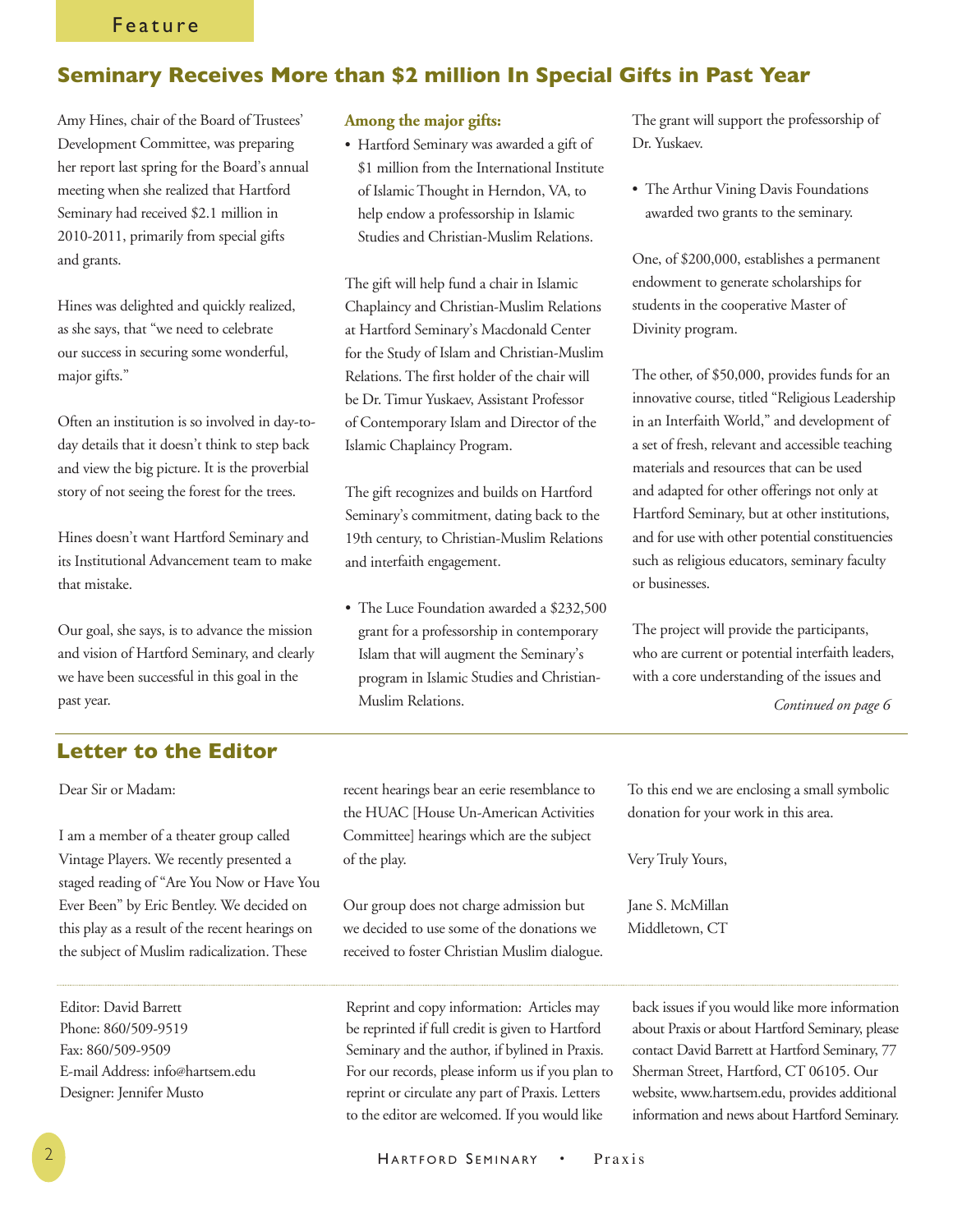# New Trustees

# **New Board Members Elected at Hartford Seminary**

At the annual meeting of Hartford Seminary on May 23, the Corporators elected four new trustees and affirmed the appointment of Dr. Timur Yuskaev as a faculty trustee. Here are biographies of each of the new trustees.



Christel Ford Berry is an attorney and financial consultant with Ford Berry Associates in Hartford. From 1981 to 1984,

before she started her own business, she was Associate Attorney with the Shipman & Goodwin law firm and with the Hebb & Gitlin law firm, both in Hartford. She received a J.D. from the University of Pennsylvania and a B.A. from Barnard College. Christel is a Trustee of Westfield State University and serves on the Professional Advisory Board of the Hartford Foundation of Public Giving. She is a member of the Boards of the Connecticut Bar Foundation and The Fund for Greater Hartford. Christel is a member of First Cathedral in Bloomfield and lives in Hartford.



Imam Dr. Salahuddin M. Muhammad is a Muslim Chaplain for the New York State Department of Correctional Services. He spends

a great deal of time on the lecture circuit teaching Islam and has been an adjunct professor for Mercy and Marist Colleges. A student of Islam since 1964, Salahuddin is registered and certified as an Imam by the National Association of Muslim Chaplains. He is the spiritual leader of Masjid Al Ikhlas (The Islamic Learning Center of Orange County), located in Newburgh, New York.

Salahuddin has a Doctor of Ministry from Hartford Seminary, a Masters degree in Theology and Counseling from New York Theological Seminary, and a Bachelor's degree in the Social Sciences from the State University of New York at New Paltz. He also has received a Graduate Certificate in Islamic Chaplaincy from Hartford Seminary. Salahuddin is particularly interested in bridging the gap between the academic and religious lives of Muslim students. He lives in Beacon, N.Y.



Sydney A. Perry is the Chief Executive Officer of the Jewish Federation of Greater New Haven and the Jewish Community Center of New Haven. Previously she was Associate Executive

Director of the Federation and Director of the Department of Jewish Education, the educational arm of the Federation. Nationally, she has been called upon to give workshops in various settings. An honors graduate of Smith College, Sydney pursued graduate work at Hartford Seminary. She has taught Rabbinics and Bible at Ezra Academy in Woodbridge, CT. Sydney has been nominated for national awards for educational initiatives and serves on committees of the Jewish Educational Society of North America and Bureau Directors Fellowship. She has received the Eisner Educators' Award for community service, the Gan School's Pillar of the Community Award, Ezra Academy's Distinguished Leader Award, and the Brandeis University Award. This year she will be honored by the New Haven Jewish Historical Society. Sydney is a member of the Westville Synagogue in New Haven and lives in New Haven.



James K. Robertson Jr. is a senior partner with the Carmody & Torrance law firm in Waterbury, CT. During his thirty years of

experience as a trial lawyer, Jim has tried many cases, in a wide range of subjects, in both state and federal courts. He is also frequently selected as an arbitrator and mediator. Jim is a fellow of the American College of Trial Lawyers and the American Board of Trial Advocates. In 2009, Connecticut Magazine named him to its "Top 10 Connecticut Super Lawyer" list. This is Jim's second stint on the Seminary Board; he was vice chair from 2006 to 2009. Jim was chair of the Connecticut Humanities Council from 2006 to 2008, president of the University of Connecticut School of Law Foundation from 2004 to 2005, and chair of the Connecticut Judicial Selection Commission from 1996 to 1998. Jim is a member of First Congregational Church of Watertown. He was moderator of the national synod of the United Church of Christ, which took place in Tampa, FL, in July. Jim earned a J.D., with honors, from the University of Connecticut School of Law, an M.A. from Hartford Seminary, and a B.A., cum laude, from Yale University. He lives in Watertown, CT.



Dr. Timur Yuskaev is Assistant Professor of Contemporary Islam and Director of the Islamic Chaplaincy Program at Hartford Seminary. His academic home is the Seminary's Macdonald

Center for the Study of Islam and Christian-Muslim Relations. Timur also is associate editor of the Muslim World journal.

*Continued on next page*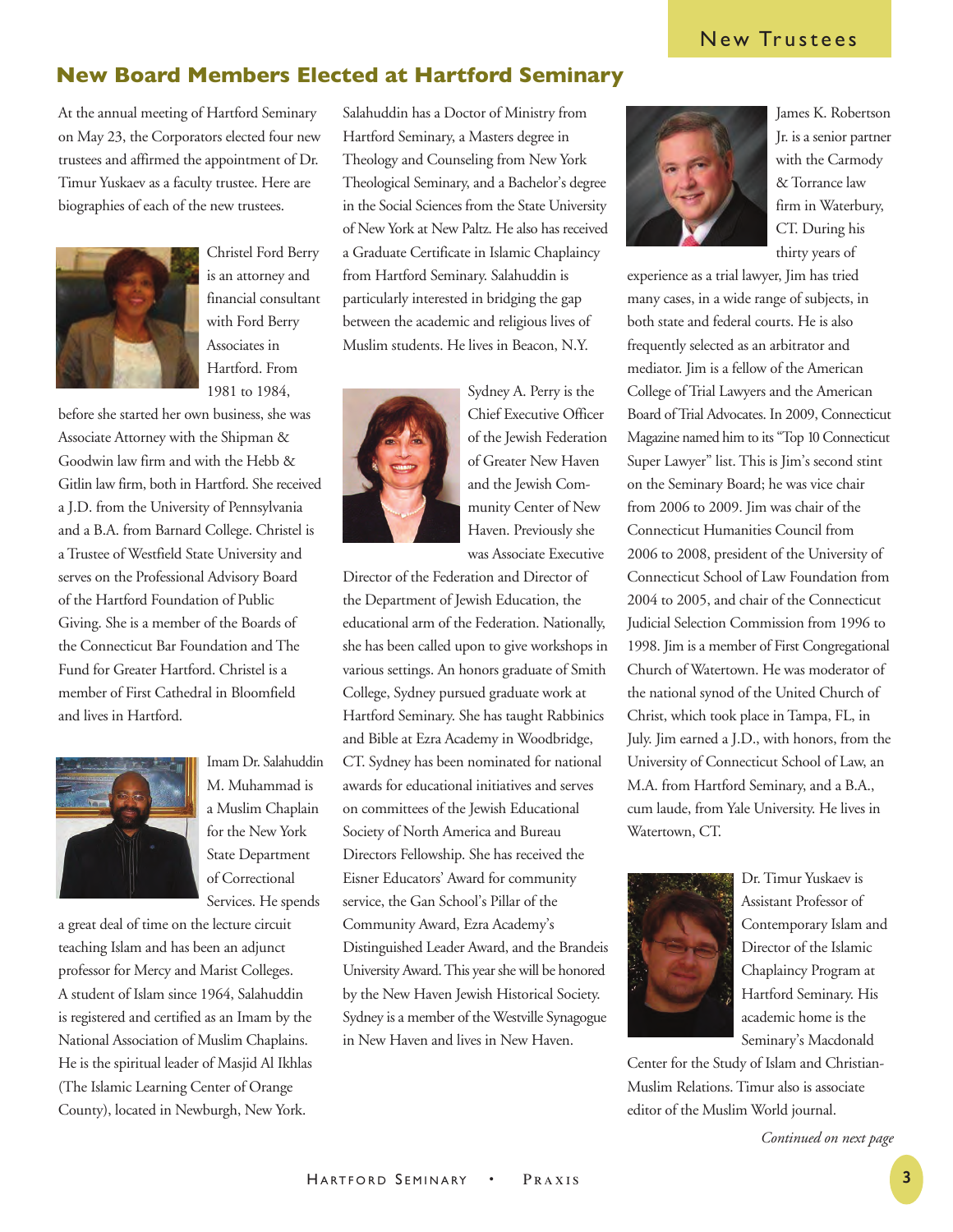# **New Board Members**

### *Continued from previous page*

Previously, Timur was an instructor and teaching assistant at the University of North Carolina at Chapel Hill and the University of Colorado at Boulder as well as an adjunct faculty at St. Francis College, New York City. From 1999 to 2005, he served as coordinator of educational programs at the Interfaith Center of New York. He directed the Muslims in New York Civic Life Project, funded by

Carnegie Corporation of New York. He has a Ph.D. from the University of North Carolina, an M.A. in Religious Studies from the University of Colorado and a B.A. from Bard College. Timur's areas of specialization include Qur'anic Studies, Anthropology of the Qur'an, Qur'anic Hermeneutics, Islamic homiletics, Muslim Modernities, Islam in North America, and American and African-

American religious history. Among his publications are several entries for the Encyclopedia of Muslim-American History and a chapter, "Training Teachers in American Religious Diversity," published in Building the Interfaith Youth Movement. He lives in Glastonbury, CT.

# **Hartford Seminary Honors Two Professors**

Hartford Seminary held a reception honoring Dean Efrain Agosto and Professor Kelton Cobb in May to recognize their service to the Seminary.

Efrain Agosto, Academic Dean and Professor of New Testament, who had been on the Hartford Seminary faculty since 1995, is now Professor of New Testament Studies at New York Theological Seminary in his hometown, New York City.

Efrain was a much appreciated colleague over the 16 years that he was at Hartford Seminary. He served the Seminary in several capacities, as New Testament Professor, Director of the Hispanic Ministries Program, and Academic Dean.

In each case Efrain brought to his leadership, considerable knowledge and skills and also great human warmth and joy of service to others, particularly, though by no means exclusively, to the Latino community.

Kelton Cobb, Professor of Theology and Ethics, has accepted a teaching position with the Oregon Extension of Eastern University.

This program, located in a renovated logging camp near Ashland, Oregon is an off-campus educational program that draws undergraduate students for a single semester each fall and a short term in May for specialized study in religion and environmental studies.

Kelton had been on the faculty for 16 years. He gave important leadership to teaching theology and ethics, editing the journal Conversations, and coordinating the Cooperative M.Div. program.



Florence Clarke, a Master of Arts student, spoke eloquently about Efrain Agosto's time at Hartford Seminary. They share an embrace after her remarks.



Jane Ellingwood, who is a Ph.D. student, thanks Professor Kelton Cobb for his sage advice as her advisor.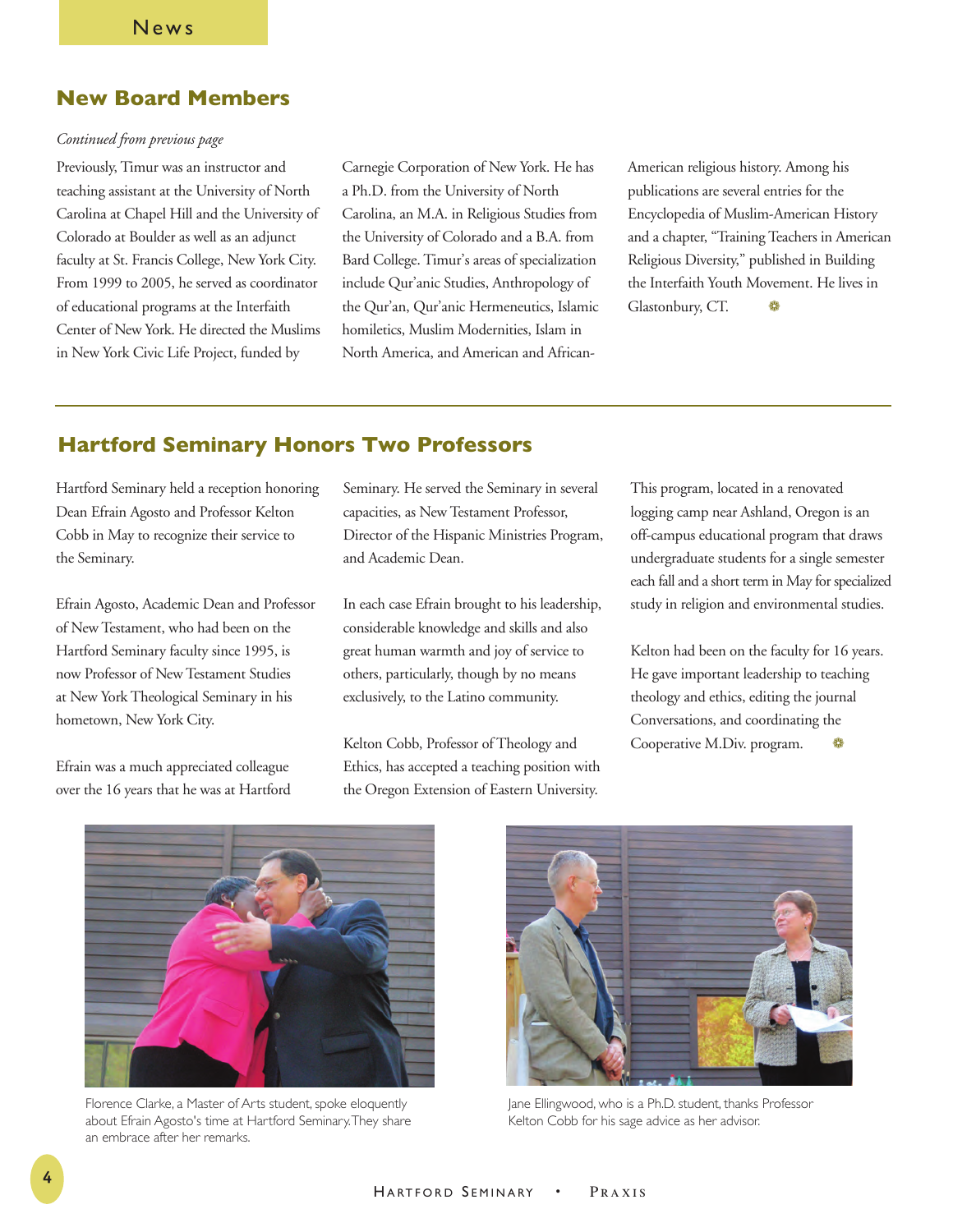# **James Nieman Named Academic Dean**



Hartford Seminary President Heidi Hadsell has named The Rev. Dr. James R. Nieman, Professor of Practical Theology, as Academic Dean, effective July 1.

Nieman, who is Director of the Seminary's Doctor of Ministry Program and a member of the Hartford Institute for Religion Research, has been a faculty member since January 2005. His appointment to a three-year term was unanimously confirmed by the Executive Committee of the Seminary's Board of Trustees.

"I am very pleased that Jim has accepted this important position at Hartford Seminary," Hadsell said. "Jim is a creative thinker who has shown great skill externally in working with congregations in America and internally working with trustees, faculty, and staff on strategic planning to keep Hartford Seminary academically innovative and fiscally sound."

"He is an excellent scholar who understands how to apply academic skills to analyze practical, every-day issues," she said. "As editor of a journal on practical theology, he is a leader in his field."

Nieman succeeded Dr. Efrain Agosto, who has taken a position on the faculty of the New York Theological Seminary.

Last December, looking ahead toward his new role, Nieman said, "Some of my goals may seem mundane but are essential for an effective academic program. For example, I want to reinforce clear, efficient, and fair administrative practices that support our educational mission. Likewise, I want us to develop a culture of reflective practice and self-assessment so we can monitor our teaching and enhance our educational credibility.

"Other goals, though, are bolder and pertain to the distinctive gifts of Hartford Seminary and its incredibly innovative faculty. I want to promote and support a research ethos that advances an intellectual agenda consistent with the seminary's purposes and is helpful both to our students and to other scholars. Broader still, I want to help Hartford Seminary grow as the kind of school that others look to for understanding our complex, pluralistic, and changing religious landscape, and in ways that contribute to justice, mercy, and peace."

Reflecting on his appointment, Nieman said, "This is an enormously challenging time in theological education, not simply due to economic pressures but especially because the purpose for such education is being reshaped by rapid changes in American religious life. "Hartford Seminary is distinctively positioned to set the tone for these needed changes and already stands as a pioneer in these crucial ventures. I am eager and honored to lead the academic program of the seminary to build further on our historic, progressive strengths in leadership development and practical theology, interfaith dialogue, and Islamic studies and Christian-Muslim relations."

Nieman has a Ph.D. from Emory University in Atlanta and a Master of Divinity from Wartburg Theological Seminary in Dubuque, Iowa.

He came to Hartford Seminary from Wartburg, where he was Professor of Homiletics for thirteen years. He also directed the Master of Sacred Theology program at Wartburg.

Prior to his academic service, Nieman served as pastor of Iñupiaq Lutheran Church in Anchorage, Alaska, and at Zion Lutheran Church in Clayton Center, Iowa, both congregations of the Evangelical Lutheran Church of America.

His areas of academic specialization are practical theology, congregational studies, local and contextual theologies, ecclesiology, and homiletics.

Nieman is past president of the Association of Practical Theology, past secretary of the International Academy of Practical Theology, and serves on the Board of Directors of the Louisville Institute. He is editor for the International Journal of Practical Theology.

Nieman also has served as co-convener of the Hermeneutics and Biblical Study group of the Academy of Homiletics, and co-chair of the Practical Theology group of the American Academy of Religion.

Besides many journal articles, Nieman is author of Knowing the Context: Frames, Tools, and Signs for Preaching (2008), co-editor of Church, Identity, and Change: Theology and Denominational Structures in Unsettled Times (2005), and co-author of Preaching to Every Pew: Cross-Cultural Strategies (2001).

HARTFORD SEMINARY • Praxis 5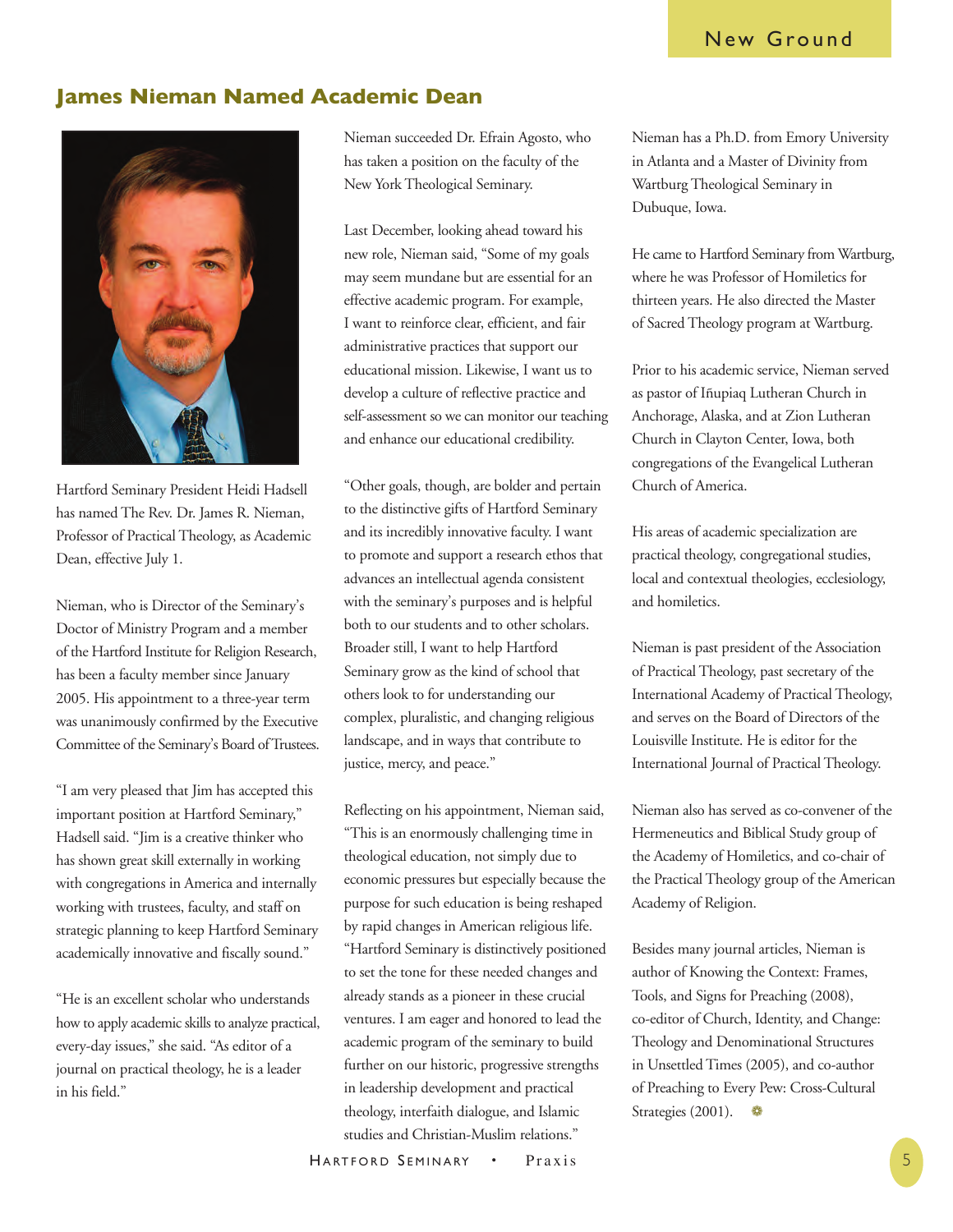# **Seminary Receives More than \$2 million In Special Gifts in Past Year**

### *Continued from page 2*

opportunities of interfaith work and to establish an ongoing learning community for the sharing of information and insights on religious leadership.

• The Seminary received \$160,000 for scholarships and general support in the International Peacemaking Program from the Rhodes and Leona B. Carpenter Foundation and Lynn and John Fulkerson.

In IPP, religious and lay leaders from countries in which there is interreligious conflict between Christians and Muslims spend a year at the Seminary, training in interfaith leadership.

Hartford Seminary began the program in 2004. After a year of study, interfaith encounter, and experiences in local congregations and the broader American culture, IPP students return to their home countries with skills

to promote productive interfaith dialogue, better prepared to be peacemakers.

The fourteen IPP students to date have come from Nigeria, Indonesia, Thailand, the Philippines, Pakistan, Iraq, Iran, Lebanon, and Bulgaria, among other countries.

- The Alavi Foundation, based in New York, donated \$35,000 to support the work of Mahmoud Ayoub, Faculty Associate in Islam and Christian-Muslim Relations.
- The Seminary received an anonymous gift of \$20,000 toward the endowment of a chair that will secure a professorship in Abrahamic Partnerships at Hartford Seminary, whose primary focus will be on the theory and practice of Jewish-Christian- Muslim relations.

Assorted smaller gifts and an Annual Fund total of \$202,000 brought the total to \$2.1 million.

Hines said that, while celebrating our successes, Hartford Seminary must continue to make its case to individual donors and foundations.

"We need to showcase the opportunities for special giving for capital projects, the endowment and operating funds," she said.

A priority is completion of the endowed faculty chairs in Abrahamic Partnerships and Islamic Chaplaincy and Christian-Muslim Relations. Another priority is to build the endowment for scholarships, which are crucial to attracting students to the Seminary.  $\bullet$ 

# **Hartford Seminary Receives Donation for Peacemaking Programs**

Hartford Seminary's commitment to religious peacemaking has received a major boost through a \$60,000 donation by a local alumna and her spouse.

Lynn Fulkerson, who has a Master of Arts from the Seminary and is a founder of the Interreligious Eco-Justice Network, and John Fulkerson, a knee and shoulder surgeon with Orthopedic Associates of Hartford and past president of the Litchfield Land Trust, said that they want to invest their resources wisely and could think of no better way than to support Hartford Seminary's

commitment to preparing peacemakers.

"The Seminary plays such an important role internationally in religious peacemaking," the Fulkersons said.

The funds will be used in the Seminary's innovative International Peacemaking Program and to support an endowed faculty chair in Abrahamic Partnerships.

The donation will pay for two students in the International Peacemaking Program. In this program, religious and lay leaders from countries in which there is

interreligious conflict between Christians and Muslims spend a year at the Seminary, training in interfaith leadership.

The gift also will provide funds toward the endowment of a chair that will secure a professorship in Abrahamic Partnerships at Hartford Seminary, whose primary focus will be on the theory and practice of Jewish-Christian-Muslim relations.

Heidi Hadsell, President of Hartford Seminary, said, "I am profoundly appreciative of the generosity of Lynn and John and their commitment to interfaith

education. We live in troubling times, and it is so important that Hartford Seminary continue its work in interreligious dialogue and understanding. This gift will help make this possible."

The Fulkersons said, "Hartford Seminary offers a hopeful vision of the possibilities for peace. It brings together people of diverse religious perspectives and experiences in a unique environment of mutual respect and acceptance."

Hartford Seminary began the International Peacemaking Program (IPP) in 2004. Christian and Muslim leaders *Continued on next page*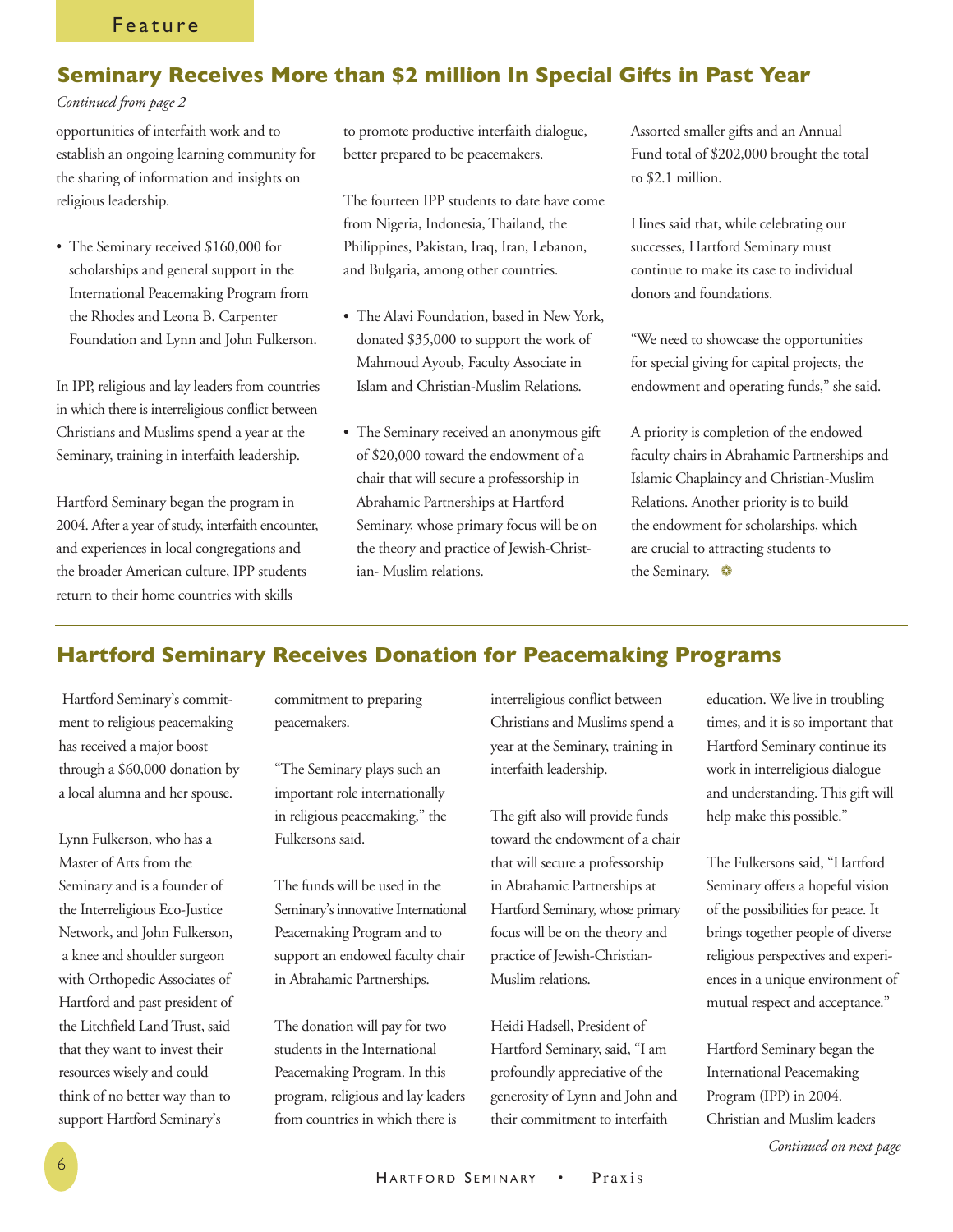### *Continued from previous page*

from countries in which there is Christian-Muslim conflict come for a year of interfaith leadership training and experience, including immersion in an American congregation. There, the students encounter the dynamics of a local church, and broaden that congregation's understanding of discipleship in other, more conflicted, cultures.

After a year of study, interfaith encounter, and experiences in local congregations and the broader American culture, IPP students return to their home countries with skills to promote productive interfaith dialogue, better prepared to be peacemakers.

The fourteen IPP students to date have come from Nigeria, Indonesia, Thailand, the Philippines, Pakistan, Iraq, Iran, Lebanon, and Bulgaria, among other countries.

For fall 2011, the IPP students are Haidar Reda from Iraq, Abdullah Khan from Pakistan, and Hans Abdiel Harmakaputra from Indonesia.

In addition to this recent gift, funding for IPP has come from The David E. A. Carson and Sara F. Carson Fund, the E. Rhodes and Leona B. Carpenter Foundation, and a dozen local churches and mosques.

It costs approximately \$22,000 to fully fund an IPP student.

The Abrahamic Partnerships chair builds on the Seminary's Building Abrahamic Partnerships (BAP) program. This program trains religious leaders by a) promoting deeper understanding of the beliefs and practices of the three faith traditions, b) providing an innovative educational opportunity that prepares clergy and lay leaders to address issues of religious diversity, c) demonstrating how seminarians, clergy and religious educators can forge mutually beneficial relationships across communal boundaries, and d) helping participants develop skills

necessary for interfaith ministry. The Seminary designed this program to be a resource for Jews, Christians, and Muslims who seek a solid foundation in interfaith ministry. It is an eightday intensive immersion in interfaith dialogue and understanding.

The creation of an endowment to continue the Abrahamic Partnerships initiative affirms the Seminary's commitment to making interreligious encounter a central part of each student's experience.

Lynn Fulkerson has been involved with the Seminary not only as a student but also as a trustee and officer of the Alumni/ae Council. She began her ministry of caring for the environment while working on her M.A. at the Seminary.

She is a leading activist in her home town of Litchfield. Lynn is co-founder of the Litchfield Energy Task Force whose mission is to reduce energy consumption and increase the use of clean

renewable energy for the town, its residences and businesses. For ten years she served as Chair of the Episcopal Diocesan Committee on the Environment. She continues as co-chair of the Interreligious Eco-Justice Network, which is starting its second decade. Besides his work as a physician with Orthopedic Associates of Hartford, John Fulkerson is a Fellow of the American Academy of Orthopaedic Surgeons and Clinical Professor of Orthopedic Surgery at the University of Connecticut. He is founder of the Patellofemoral Foundation and was Medical Director of the Hartford Whalers and the Wolf Pack Hockey Club. He has served as president of the Herodicus Society, an academic sports medicine society.

John is a committed land preservationist, serving until last year as President of the Litchfield Land Trust, an organization dedicated to preserving quality land in northwest Connecticut.

# **Faculty Appointments for 2011-2012**



**Dr. Lucinda Mosher** will serve as Faculty Associate in Interfaith Studies for the academic year 2011-12. Dr. Mosher helped organize the summer 2011 course in Interfaith

Religious Leadership and is

coordinating the new Graduate Certificate in Interfaith Chaplaincy. She also will teach "Christian-Muslim Encounter: The Theological Dimension."

Dr. Mosher comes to Hartford

Seminary from years of service in interfaith work, in particular Christian-Muslim Relations. She is an alumna of the Seminary, receiving her Master of Arts in 1992. Later she received a Doctor of Theology from *Continued on page 11*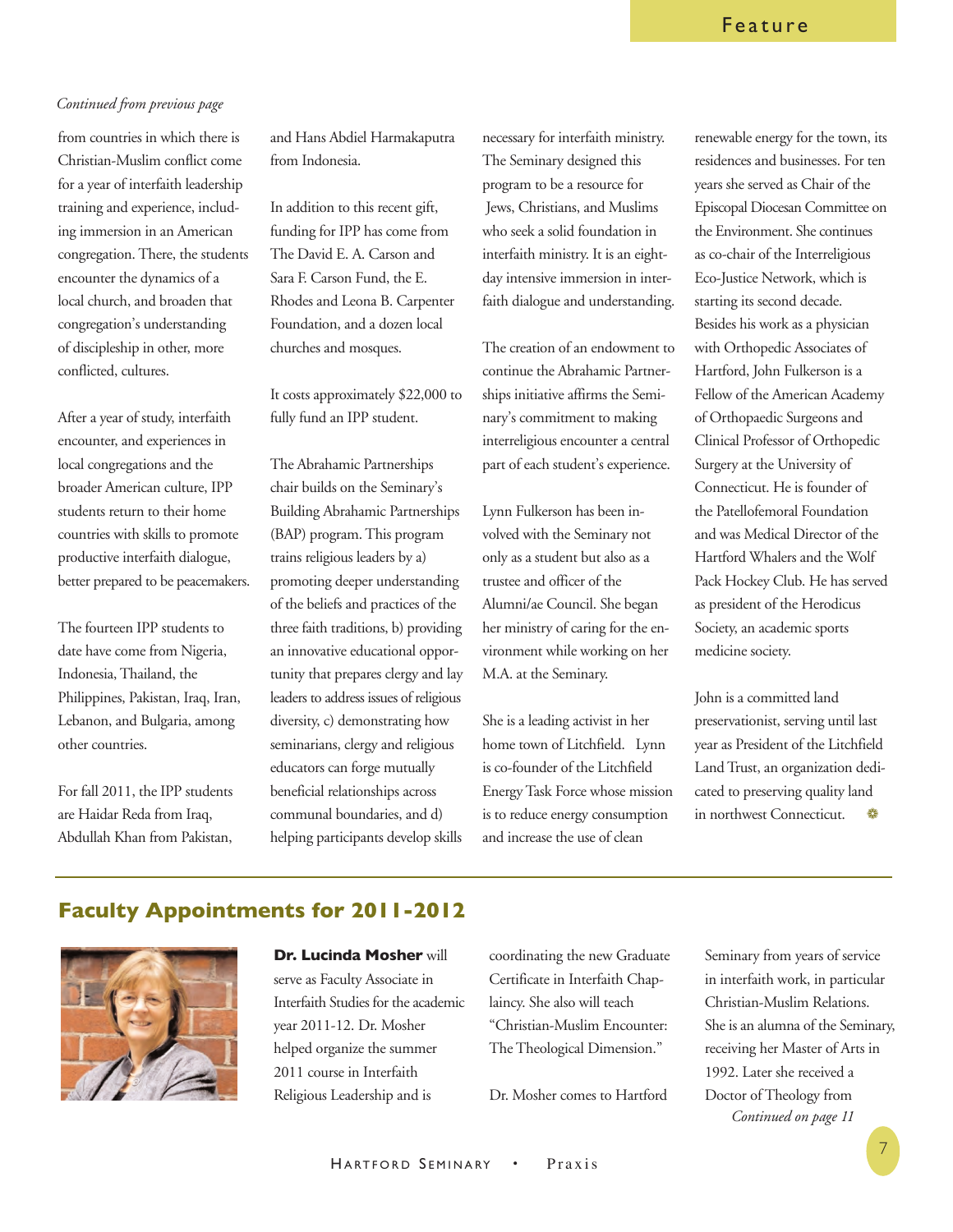# **Hartford Seminary Receives Planning Grant for Engaged Scholars Initiative**

Hartford Seminary has received a \$50,000 grant from the Lilly Endowment Inc. to plan new resources and audiences for the Engaged Scholars program. James Nieman, Professor of Practical Theology, will be the project director.

The Engaged Scholars program is coordinated by the Congregational Studies Project Team, a national coalition of scholars and researchers who share an interest in congregations. The program, funded by Lilly, provides funding and mentoring for academic fellows that helps them refine research engaged with the faith life of congregations.

Since 2008, it also convened three gatherings of religious leaders and

scholars, addressing issues of common interest in studying congregations and religious life.

The new grant will support a transitional planning process. The Congregational Studies Project Team will sketch the architecture of a new web-based teaching resource in congregational studies and seek ways to identify new audiences of fellows in fields (e.g., practical theology) and institutions (e.g., seminaries and churches) that have been underrepresented in the previous fellowship awarding process.

The new website, according to the grant proposal, would assist pastors who frequently turn to online sources to inform their work, and support seminary

instructors and others charged with training the next generation of pastoral leaders.

For more than twenty-five years, the Congregational Studies Project Team has led the way in inviting scholars to engage in serious, rigorous research on congregational life and encouraging religious leaders to draw on academic research to enrich their ability to provide effective leadership to local religious communities.

Its Engaged Scholars program has invited younger scholars and religious leaders, whose focus is on the practices of local communities of faith, to enter into a program of research and networking.

### **Participants have:**

- Honed research skills that allow them to take the life of faith communities seriously
- Built a network of mentors
- Built a cohort of colleagues who can encourage and stimulate each other in advancing understanding of how engaged scholarship works best
- Gained support for significant research and writing and the time to do it

It is expected that this transitional grant will lead to the development of a more substantial grant proposal to the Lilly Endowment for development of the website and a third round of Engaged Scholars fellowships.  $\bullet$ 

# **Hartford Seminary Receives Hoffman Foundation Grant To Provide New Computers for Students**

The Maximilian E. & Marion O. Hoffman Foundation of West Hartford, CT, has made a \$5,450 grant to Hartford Seminary to equip a new student reading room with state-of-the-art computers.

For the past two years, Hartford Seminary has been adding and modifying space to meet the need for additional study and community space for students.

In the spring, the Seminary converted the room that formerly housed its bookstore into a quiet reading room. The room is adjacent to the library, has study tables and

also houses reference books and materials.

The five new computers in the reading room will allow students to access online library resources and work on their research without interruption.

"I am very grateful for this generous gift from our neighbor, the Hoffman Foundation," President Heidi Hadsell said. "Hartford Seminary is committed to ensuring that students have all the tools they need for a quality educational experience, and this grant allows us to provide first-class technology

to our students."

Other steps to support students taken by Hartford Seminary this spring include:

- Removal of tall shelving in the main Dillenberger Reading Room to allow for additional seating.
- Creation of a new multi-purpose student lounge, group study and break-out room in the main building at 77 Sherman Street to give students a place to sit and chat, work on projects together, or simply rest

before and after classes.

In 2009, Hartford Seminary purchased a building adjacent to its campus to establish the Martin and Aviva Budd Interfaith Building, which houses a prayer room and a student lounge along with the Macdonald Center for the Study of Islam and Christian-Muslim Relations.

These rooms, along with the conference hall that offers a beautiful view of the Park River, are used by the Seminary's residential and regional students for weeknight and weekend gatherings.  $\bullet$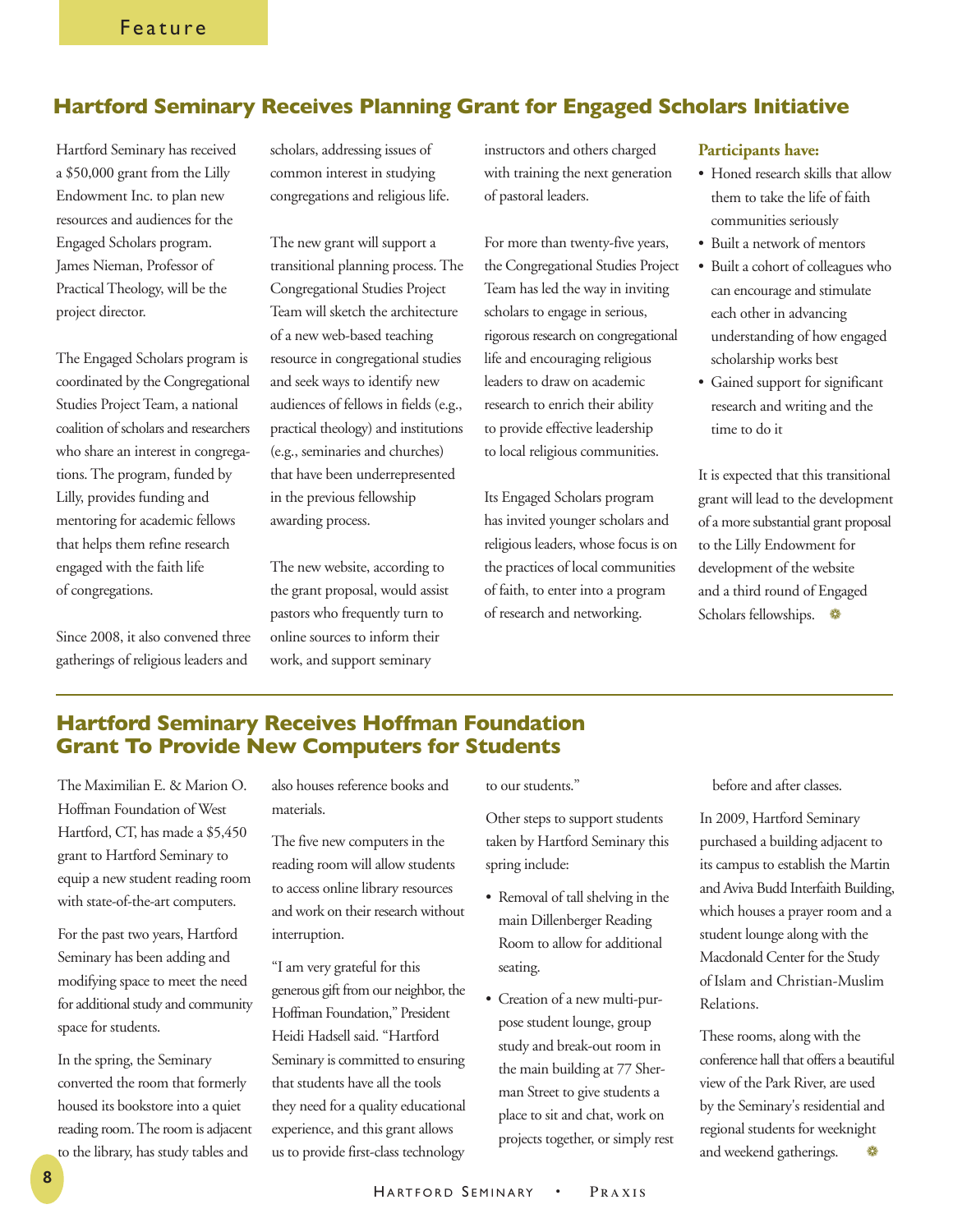# **Seminary Receives Grant To Educate Clergy In Multifaith Studies**

The Association of Theological Schools has awarded Hartford Seminary a \$5,000 grant to develop courses and a curriculum to educate parish clergy for a multi-faith world, through its Christian Hospitality and Pastoral Practices in a Multifaith Society (CHAPP) program.

Hartford Seminary is one of 18 schools to receive a grant. David Roozen, Professor of Religion and Society and Director of the Hartford Institute for Religion Research at the Seminary, will direct the one-year grant.

The project will include research and faculty planning to produce three components:

- A five-day non-degree continuing education program focusing on multifaith situations and issues for congregational leaders
- An introductory course for Master of Divinity students on the knowledge and capacities clergy need for dealing with multifaith situations and issues
- Development of a track in the Seminary's Doctor of Ministry program that addresses multifaith situations and issues centered in congregations The project will start with four focus groups with parish clergy

and then engage the Seminary's faculty through collegial sharing luncheons and a half-day session at a faculty retreat to discuss specific curriculum proposals.

"Given that the vast majority of congregational clergy today completed their formal pastoral education without any attention to multifaith leadership, this initiative is critically needed to help clergy better adapt to the intensifying multifaith character of American society," Roozen said.

In June, the Seminary offered a five-day course titled "Religious Leadership in an Interfaith World," attended mainly by professionals working in multifaith situations. The course was not oriented toward pastoral practices, Roozen pointed out. A new five-day intensive, non-degree program for dealing with multifaith situations and issues for congregational leaders is a natural extension of the Seminary's continuing education curriculum, he said.

He said that the non-degree program, in particular, has the most immediate value, "introducing already practicing clergy to the knowledge, capacities and attitudes they and their parishioners need for dealing with the multifaith situations and issues they already face."

For Hartford Seminary faculty, the grant will allow them to engage in discussion about what a multifaith world means for parish clergy, enabling them to envision and formulate a curriculum in multifaith leadership for clergy.

The seminary's strategic planning process calls for expanding the Doctor of Ministry program by reaching new constituencies. The proposed outlining of a Doctor of Ministry curriculum for parish leadership in a multifaith world, therefore, is in line with the planning process, Roozen said.

Roozen has studied innovation in theological education for more than 30 years. His two most recent pieces on theological education both deal with multifaith leadership. They include: *Changing The Way Seminaries Teach: Pedagogies for Interfaith Dialogue,* edited with Seminary President Heidi Hadsell (2009) and *Educating Religious Leaders for a Multi-Religious World: Outcomes and Learning from the 2009 Parliament of the World's Religions* (forthcoming).

ATS, in seeking grant proposals under the Christian Hospitality and Pastoral Practices in a Multifaith Society (CHAPP) program, said:

"Christian leaders in the United States and Canada are increasingly called upon to exercise their pastoral practices in contexts that require understanding of faith traditions other than their own. Situations call for both understanding of the faith traditions of others as well as in-depth knowledge of their own faith community's teaching and practice in relation to those other religious traditions. ATS adopted multifaith dimensions of theological education as a new area of work to help schools in this area."

It is expected that the focus groups and faculty discussions will take place over the next year, with a final report outlining the course, continuing education program and curriculum completed by September 2012.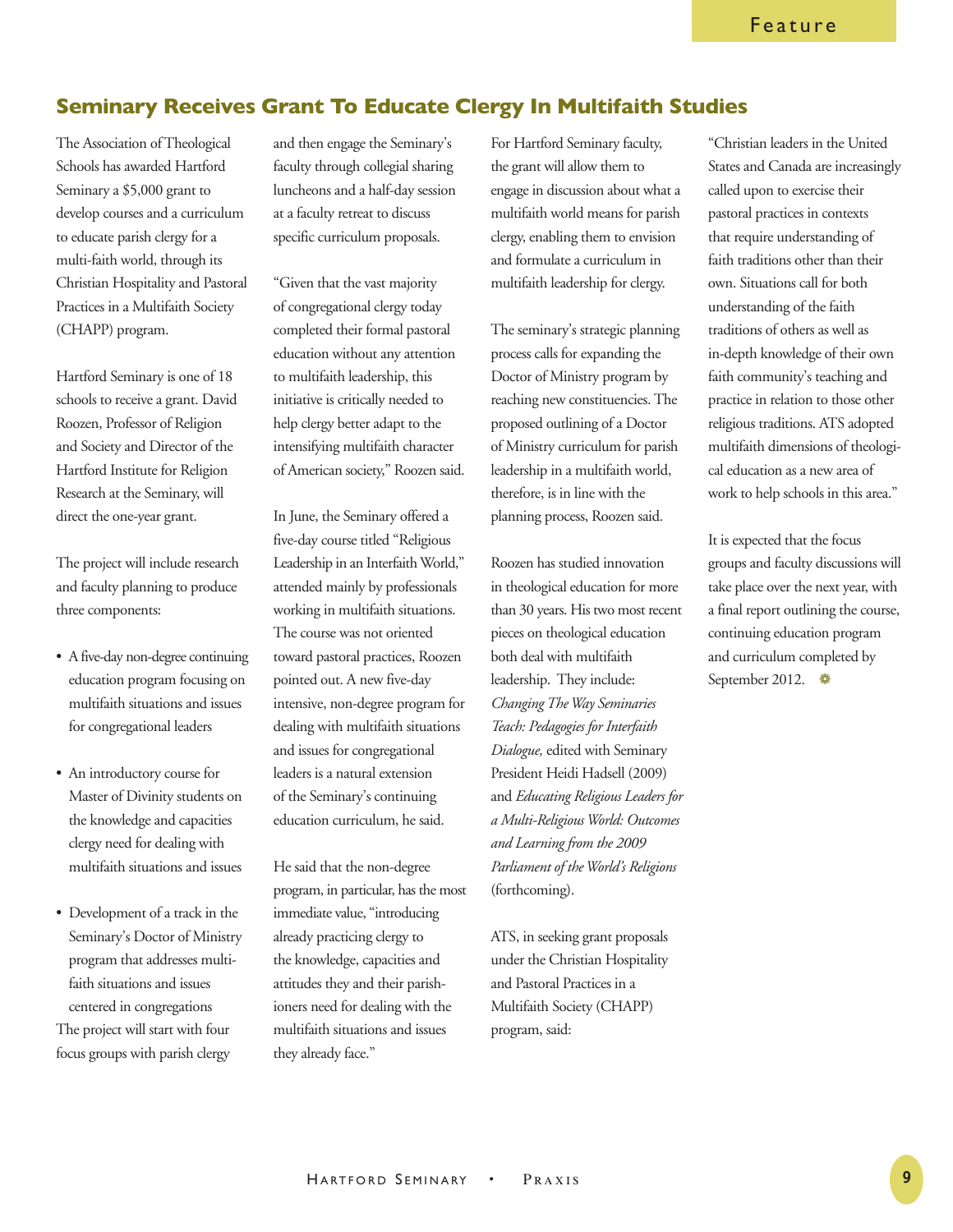# **Why The Quakes Struck** By James K. Robertson, Jr.



The quake struck at 9:40 in the morning and lasted 6 minutes. Approximately 40 minutes later, an enormous tsunami engulfed the harbor and the center of the nation's capital. It is estimated that 85% of the city's buildings were destroyed and at least 30,000 of its residents were killed. Structures containing the fragile emblems of national pride were damaged irreparably.

This was not Japan, Indonesia, Haiti or New Orleans -- or any other earthquake of our recent memory.

The city was Lisbon, and the year was 1755. Not only did the Great Earthquake devastate the region around Portugal's capital, but it also rattled the very foundation of the Enlightenment. Natural religion had been the focus of high thought. God had been understood not just through revealed religion but increasingly through the miracles and wonders of nature. Scientists were discovering divine order and harmony through reason, creative exploration and the disciplined

study of nature. The beneficence of the Clockmaker was revealed by understanding the ingenious workings of the Clock. The revealed miracle of nature revealed the beneficent mind of God.

But if God was revealed in the harmony and perfection of nature, how are we then to understand the apparently arbitrary and brutally devastating suffering that is caused by nature? How could the Deity who was revealed through nature also be responsible for the horrors in Lisbon? The quake had occurred on an important church holiday and destroyed almost every church in the city, causing untold suffering to devout believers; and yet the brothels stood. Divine harmony and order had turned into a nightmare and called into question the goodness of Creation. Are there two gods (one good, one bad); a vengeful god (punishing the many for the sins of the few), an impotent god (unable to control god's own creation), an absent god (who moved on after the work of creation) or a god who wants to teach us something (but who has abandoned all subtlety)? Or is our premise about natural religion entirely wrong? Perhaps the harmony and perfection of revealed nature reveals nothing about the true nature of God.

Scholars now argue that the Lisbon Earthquake was the birthplace of modernity because it demanded recognition of the split between nature and morality. Immanuel Kant devoted years to the study of the quake, publishing essays on its philosophical significance. Voltaire's Candide ridiculed the notion that nature was the manifestation of a benevolent Deity. Evolving modernists concluded that natural and moral categories of being do not support or reflect each other. Neither nature nor natural events are either good or evil.

Then, as now, some demand moral clarity from incomprehensible suffering, and if lacking, they will demand far more dangerous simplicity. Natural catastrophes become merely well-earned, collective punishments or divine warnings of worse to come. Said some of the orthodox about Lisbon: "Think, O Spain, O Portugal! Of the millions of poor Indians that your forefathers butchered for the sake of gold!" More recently, Pat Robertson justified the earthquake in Haiti as being divine retribution for a pact with the devil made long ago by Haitian slaves. Still others will resort to the polytheistic conceptions of Hollywood evil, with vampires, devils and other malevolent beings tampering with our safety.

Undoubtedly, we will be hearing similar explanations about the natural disasters in New Orleans, Indonesia, Australia and Japan.

Despite these outcries, natural evil is now largely demythologized. Earthquakes are more a matter of plate tectonics, and we are more concerned about inadequate nuclear designs and flood dikes than about collective, supernatural punishments. But with this secularization of "natural evil," there is probably a corresponding decline in "natural religion". The previously faithful, who have grown increasingly skeptical of the religion revealed in scripture, find less faith in a Creator who is revealed in nature.

Although we can recognize the distinctions between the natural evil of earthquakes and the moral evil implicit in bigotry, terrorism and murderous home invasions, we nonetheless accept a similar secularization of their causes. Advances in psychology and neuro-biology have increasingly shifted our focus from the nature of the act and the suffering of the victim to the external forces contributing to the cause. Sin, evil and morality are going to the margin, along with theology and natural religion.

*Continued on page 14*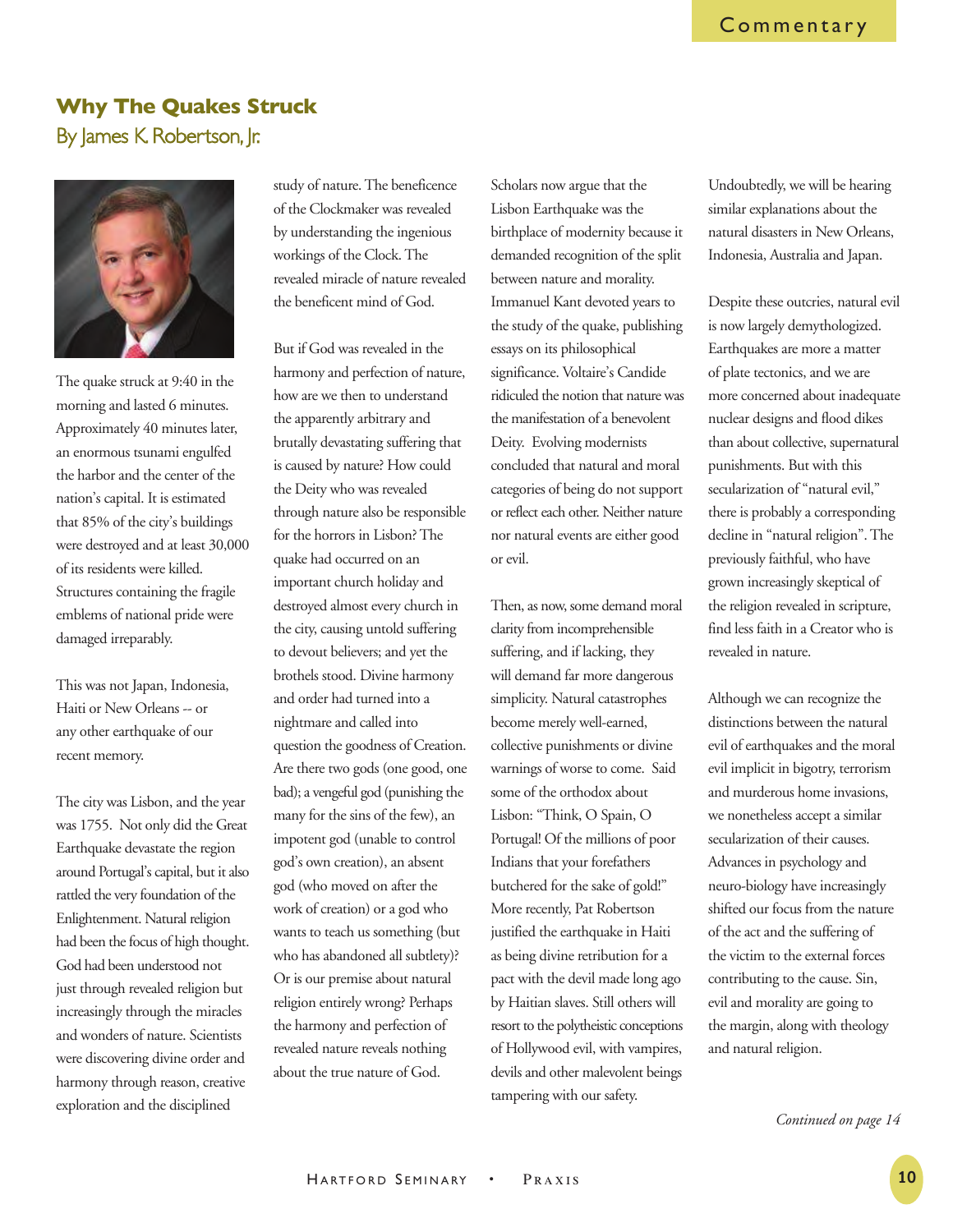# **Faculty in the News**

Professor **Ingrid Mattson** is one of the scholars featured on a new website, produced by the Jewish Theological Seminary, that offers resources for the tenth anniversary commemoration of 9/11. The page has texts, talks, and music from Jewish, Christian and Muslim traditions on tragedy, mourning and healing. [Click here](http://www.jtsa.edu/ourbetterangels) to view the website and listen to a video of Dr. Mattson.

### Professor **James Nieman**

spoke in May to members of the Yale Divinity School and Berkeley Divinity School leadership boards on the broad changes affecting churches and theological education at a time when mainline U.S. Protestantism is in steep decline. [Video»](http://www.yale.edu/divinity/video/nieman.shtml)

Professor **Scott Thumma** and co-author Warren Bird have published a new book, "The Other 80 Percent: Turning Your Church's Spectators into Active Participants." In the book, the authors address the question of why there are so few active attenders in church and suggest various strategies by which a church's leadership can address member mobilization and discipleship. [Read more»](http://hirr.hartsem.edu/theother80percent.htm)

### President **Heidi Hadsell**

joined some 1,000 worldwide faith leaders and peace practitioners in May to explore the concept of "just peace" and recent advances in peacemaking practices at an International Ecumenical Peace Convocation in Kingston, Jamaica. The World Council

of Churches sponsored the convocation, whose theme is "Glory to God and Peace on Earth." It marks the culmination of the Decade to Overcome Violence that the council initiated in 2001. Dr. Hadsell offered a presentation on Hartford Seminary as a model for interfaith dialogue.

### Professor **Ingrid Mattson**,

Director of the Macdonald Center for the Study of Islam and Christian-Muslim Relations and past president of the Islamic Society of North America, is the 2011 recipient of the Muslim American Contribution Award of the Muslim Student Awareness Network and the Islamic Society at Stanford University, Palo Alto, CA. The network and society

annually bestow the award upon a Muslim-American who has made substantial contributions to knowledge and society. The recipient of the award is selected based on the magnitude of the impact of his or her contributions. The award ceremony was May 23 at Stanford.

Professor **Yehezkel Landau** and Aida Mansoor, a Hartford Seminary student and President of the Muslim Coalition of Connecticut, received the annual Human Relations Award of the National Conference for Community and Justice of Connecticut and Western Massachusetts at a banquet in downtown Hartford on April 28.  $\bullet$ 

# **Faculty Appointments for 2011-2012**

*Continued from page 7*

General Theological Seminary in New York City.

Dr. Mosher is the founding instructor for the annual Worldviews Seminar -- an innovative introduction to America's religious diversity taught since 2002 at The University of Michigan-Dearborn.

She is a Senior Fellow at Auburn Seminary, conducting research for its Center for Multifaith Education on how religious leaders-in-training are taught about religious difference and participated

in the 2011 Building Bridges Seminar, an international gathering of Christian and Muslim scholars convened annually by the Archbishop of Canterbury.

**Dr. Ed Waggoner,** who received his Ph.D. from Yale University, will serve for one year



as a Visiting Professor in Theology and Ethics.

Dr. Waggoner has taught at Yale College, Yale Divinity School and the University of New Haven, as a visiting professor and adjunct instructor. His specialty is Systematic Theology, especially studies on the doctrine of the Trinity.

In the fall, he will teach "Putting Your Theology Together," and in the spring a course called "The Triune God."

Dr. Waggoner works in the areas of systematic theology and religion and politics. His current projects include a new interpretation of Friedrich Schleiermacher's theological naturalism; a constructive doctrine of the Trinity as the basis for claims about human experience of divine 'persons;' and a critique of religious support for militarization in the United States.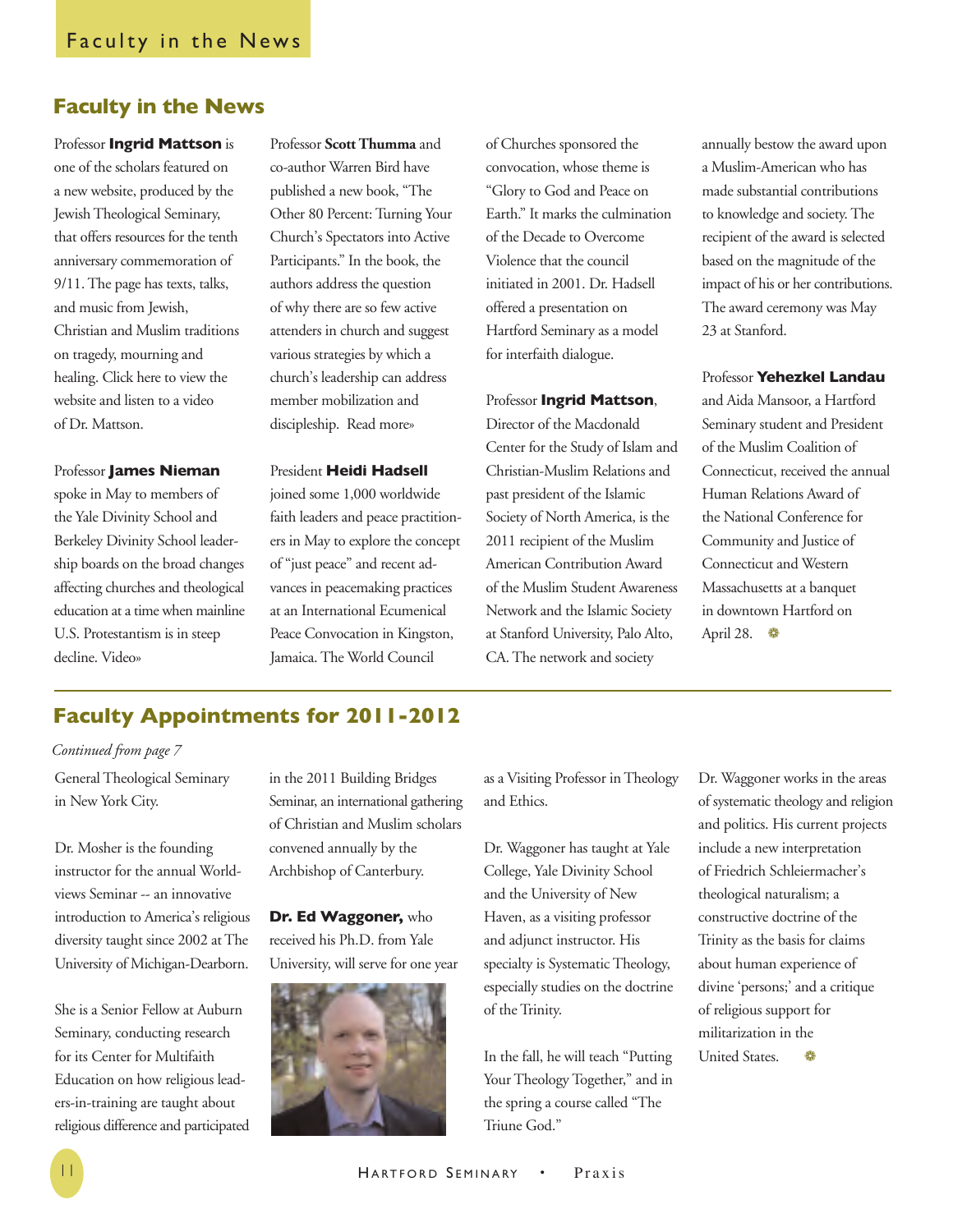# **Smith Named Emeritus Faculty At Hartford Seminary**

The Board of Trustees and Faculty of Hartford Seminary have named Dr. Jane I. Smith, a nationally known scholar in Islamic studies who taught at Hartford Seminary for 13 years, Faculty Emeritus.

Smith was Professor of Islamic Studies and Christian-Muslim Relations and co-director of the Macdonald Center for the Study of Islam and Christian-Muslim Relations. She also was co-editor of *The Muslim World* journal.

She left the Seminary in July 2008 to become Associate Dean for Academic Affairs and Senior Lecturer in Islamic Studies at Harvard Divinity School.

Smith is an alumna of the Seminary, earning a Bachelor of Divinity degree. She earned her Ph.D. at Harvard.

"Jane made an exceptional contribution to Hartford Seminary," President Heidi Hadsell said. "She helped strengthen the Macdonald Center and provided leadership nationally in interfaith understanding."

"Teaching at Hartford Seminary for almost 12 years was one of the most memorable periods of my academic career," Smith said. "I have always seen the Seminary to be the premier religious institution for the fostering of honest, and effective, interfaith dialogue."

"Directing the Macdonald Center and editing *The Muslim World* journal, both in partnership with the late Ibrahim Abu-Rabi', were challenging and extremely rewarding experiences," Smith said. "But without question my greatest joy at Hartford was teaching, and knowing personally, the many international as well as American students who came to the Seminary to learn how Christians and Muslims can live together in our increasingly troubled world. I wish the

School the very best as it continues to try to meet this formidable challenge."

Smith teaches and writes on historical and theological relations between Christians and Muslims, Muslim communities in America, and women in Islam. She speaks and teaches on interfaith relations and is a frequent participant in Christian-Muslim dialogue meetings.

Smith is the author of *Islam in America* (1999, revised 2009) and *Muslims, Christians and the Challenge of Interfaith Dialogue* (2007). She has co-edited *Educating the Muslims of America* (with F. Senzai and Y. Haddad, 2009), *Muslim Women in America* (with Y. Haddad, 2006), *Becoming American: Immigration and Religious Life in the United States* (with J. Esposito and Y. Haddad, 2004), *Religion and Immigration: Christian, Jewish, and Muslim Experiences in the United States*



(with Y. Haddad and J. Esposito, 2003), *Muslim Minorities in the West: Visible and Invisible* (with Y. Haddad, 2002), *Muslim Communities in North America* (with Y. Haddad, 1994), *Mission to America: Five Islamic Sectarian Movements in North America* (with Y. Haddad, 1992), and *The Islamic Understanding of Death and Resurrection* (with Y. Haddad, 1981, revised 2003).

Currently she is co-editor of Oxford University Press' *Handbook on Islam in America.*

Smith becomes the fifth Faculty Emeritus at Hartford Seminary.

# **American Congregations Hurt by 2008 Recession**

The 2008 recession extended a decade-long erosion of the financial health of American congregations, with just 14 percent saying in 2010 that their financial health is excellent.

Of those who characterize their financial health as declining

between 2005 and 2010, a full 80 percent reported a negative impact from the recession.

And the recession affected just about every kind of congregation equally.

These are among the conclusions drawn from a major new Faith

Communities Today 2010 survey of American congregations.

The Cooperative Congregational Studies Partnership (CCSP) conducted the FACT 2010 survey, and analyzed responses from 11,077 randomly sampled congregations of all faith traditions in the United

States. The survey updates results from surveys taken in 2000, 2005, and 2008 and is the latest in CCSP's series of trend-tracking national surveys of U.S. congregations.

David A. Roozen, Director of the Cooperative Congregational Studies Partnership and Professor *Continued on next page*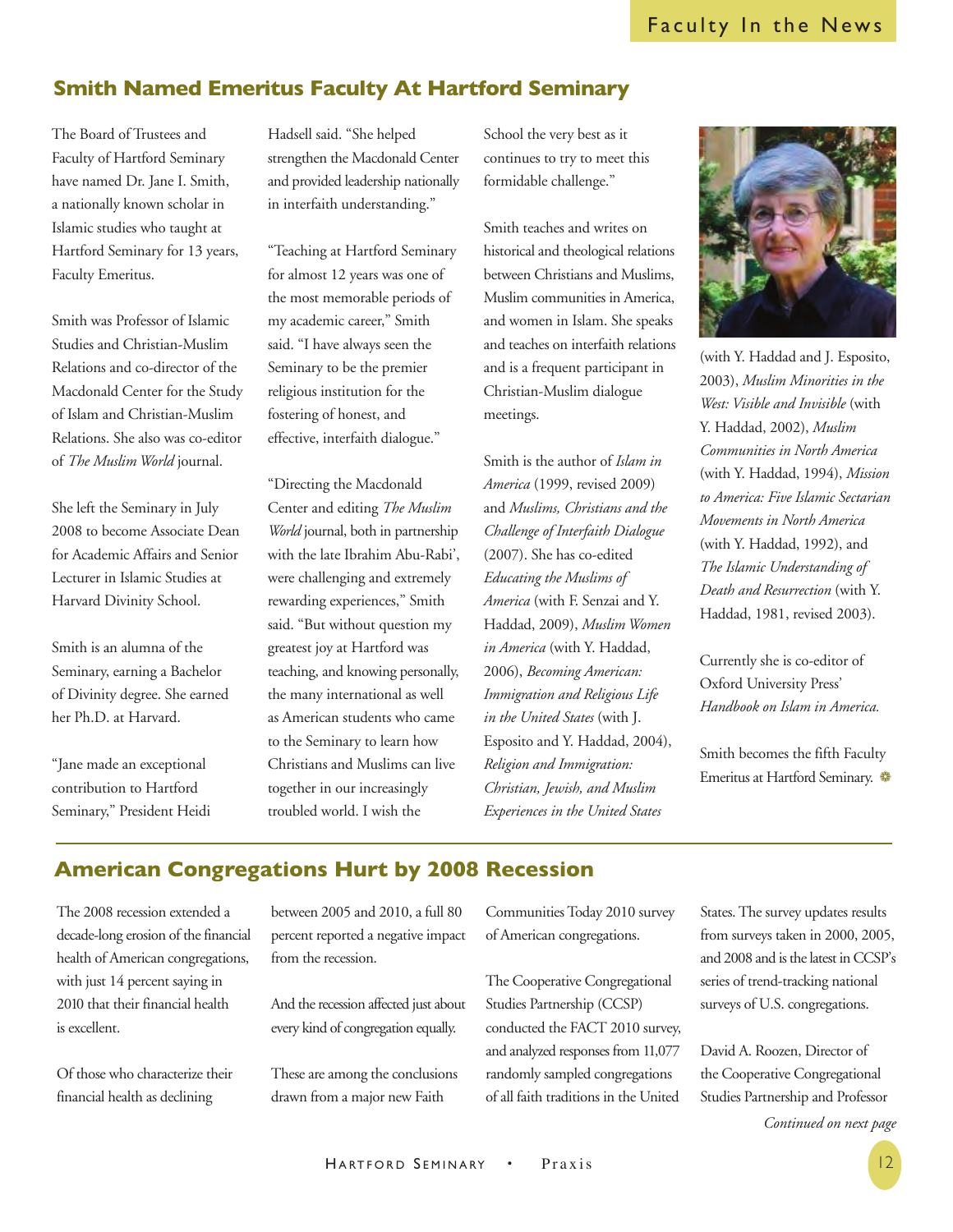### **News**

# **Hurt by Recession** *Continued from previous page*

of Religion and Society at Hartford Seminary, said that, "Although the downward trend [in financial health] has been relatively constant, there is no doubt that the recession at least temporarily set back any hope of recovery."

Still, he said, "To the extent that there is good news in the FACT 2010 findings regarding the impact of the recession, it is that one in ten congregations reported that they had already begun to recover from an initial recession-driven dip in income."

"The worst of the recession's impact on American congregations may be over," he said.

The FACT report, entitled "Holy Toll: The Impact of the 2008 Recession on American Congregations," examines the program, human and organizational toll of the recession.

### **Among the findings under the program toll:**

The most frequently employed mechanism when congregations encounter financial distress is digging into savings and investments, followed closely by salary freezes or reductions and postponed capital projects.

A common fear is that mission and benevolence spending will be the first thing cut but this is not the case.

"The good news for advocates of congregational outreach," Roozen said, "is that FACT 2010 shows virtually no difference between congregations negatively impacted by the recession and congregations spared the recession's financial toll in the likelihood of offering outreach services. Mission remains a priority even in times of financial distress."

"The absence of recession impact on either outreach or memberoriented programming resonates with the observation of one commentator who noted that American congregations are 'putting off rather than pruning'," Roozen said.

He also noted that while the program toll of the 2008 recession appears to have been minimal, the same cannot be said for the human toll.

Nine percent of congregations reported staff layoffs or furloughs because of the recession, and just over 25 percent reported salary freezes or reductions. Assuming an estimate of 350,000 congregations in the United States, employing an estimated 1.5 million staff, that equates to more than 500,000 people who lost their jobs or had their salaries reduced.

In addition, 41 percent of congregations reported that the recession had a major or moderate impact on unemployment among members. And half the congregations for which the recession had a major impact on the unemployment of their members saw a major decline in congregational income.

This stark impact led to an increase in requests for cash assistance, pastoral counseling, and emergency housing. Nearly half of all congregations experienced an increase in requests for cash assistance, underscoring the importance of American congregations as a social safety net.

"It may well be that the organizational toll of the recession on America's congregations turns out to be the most significant in the long term," Roozen said.

The negative impact of the recession on congregations that had declines in income is especially dramatic for worship attendance growth, spiritual vitality, and volunteers. It also led to increased levels of conflict.

### **The report asks:**

Will the corrosive effects of lost capacity take on a life of their own that perpetuates a downward spiral even after the immediate economic impact of the recession passes? Are there things a congregation can do that might contribute to a recovery?

The most promising, if difficult, path to recovery appears to be to grow one's way to recovery. Enhancing spiritual vitality is another possible contributor to recovery. Openness to change is also a key element.

While the 2008 recession impacted congregations, recessions do eventually pass, Roozen said. "The longer term story," he said, "is the downward trend, at least a decade old, in the financial health of American congregations."

He asks: "Can American Congregations stem the now longstanding downward trend in financial health? Anyone who thinks the foreseeable future will be anything but challenging appears to have their head in the sand (or the clouds). But anyone who has begun writing about the death of the American congregation doesn't understand or appreciate American church history."

The report was written by Roozen, director of the Seminary's Hartford Institute for Religion Research.

Links to view the report and related material are available at: www.faithcommunitiestoday.org.

a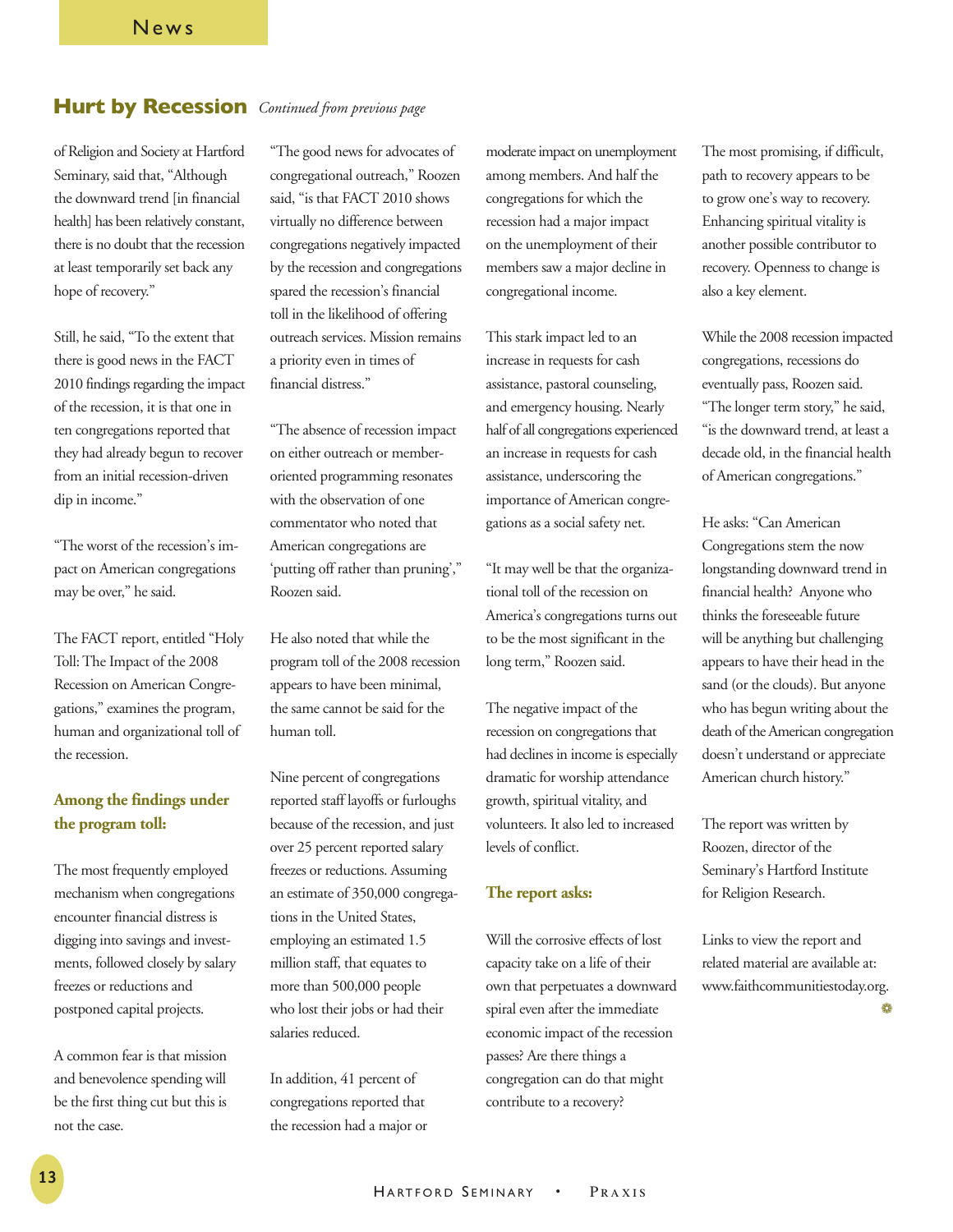# **Why The Quakes Struck**

### *Continued from page 10*

There are grave risks inherent in the secularization of both natural and moral evil. We can become dulled to the true threat of moral evil and to the true grace reflected in our responses to natural evil. One of the lessons of the Holocaust is the insidiousness and banality of moral evil and one of the emblems of divine providence

is the purity of our responses to natural disasters. Evil and Goodness are often found – not in the dramatic- but in the very human actions of our day.

*Atty. James K. Robertson Jr. is a Trustee of Hartford Seminary. He is teaching a course in the winter/spring term on the Problems of Evil.* a

# **My View of History** By Retired President James N. Gettemy



In my old age, I reflect on my days at Hartford Seminary, how as a young man, I became president of four distinct schools and how I was warned not to try to bring them together. President Mackenzie had established a university of religion in the early 1920's based on the Oxford University model. Each school was autonomous; each school had a separate faculty and dean. I especially remember the dignity of Dean Alexander Purdy and the laughter of Professor Moses Bailey, a beloved Quaker who lived to be as old as I am now. Each school had loyal alumni who were scattered across the world.

The mustard seed was flung wide with the Kennedy School of Missions. Missionaries from The American Board, The Baptist Board, and The Presbyterian Board came to study here on their sabbaticals and settled for a term with their families on the spacious

campus. In fear and trembling, I presided over four faculties whose members were all older than I. I had learned to listen at the feet of Rheinold Niebuhr, Henry Sloan Coffin, Paul Tillich and Harry Emerson Fosdick and I had a profound respect for the Word as it had been spoken to me.

Harvey McArthur, Professor of New Testament, and Edna Baxter, head of the School of Religious Education, had come to Garden City, New York to interview the young preacher who had led the remarkable Community Church in its vision of Christian service (that vision exists today as this affluent congregation voted

unanimously to be "open and affirming"). "Go Ye into All the World" is engraved above the chancel in the simple sanctuary of colonial design, and continues to be affirmed. Their work with the East Harlem Protestant Parish, the Waldensian Church in Italy and the Community of Taize in France, developed a broad based connection to the people working there. Sometimes I believe faith is the fabric of connection.

The Board of Trustees was chaired by Berkeley Cox, a lawyer from Virginia who was chief counsel for Aetna Life Insurance Company. He was distinguished in appearance, tall with white waving hair and an unusually gentle manner. I never heard him become either alarmed or officious. But he, too, cautioned respect for the tradition of the Hartford Seminary Foundation.

I believe the young Dean of the Theological School, Chalmers Coe, had hoped to be president of

the Seminary. He certainly looked presidential, had a keen mind and was considered an excellent preacher. He and Bill Bradley, the Professor of Social Ethics, were leaders in the civil rights movement of the sixties in the Hartford area. Both were members of Center Congregational Church downtown. I remember the former Dean, Rockwell Harmon Potter, who had been called to the Seminary from Center Church. He would come to my office and visit for just ten minutes filled with stories to tell me. I also remember my long-time good friend Paul Battenhouse who became senior pastor of Center Church early in 1969.

During the sixties, we were often involved with student protest and the Great March in Washington D.C. Bill Bradley and Joe Duffy, the young associate of Peter Berger, who was the new Professor of Religious Sociology, sponsored the visit of Martin Luther King to campus. I recalled driving with

*Continued on next page*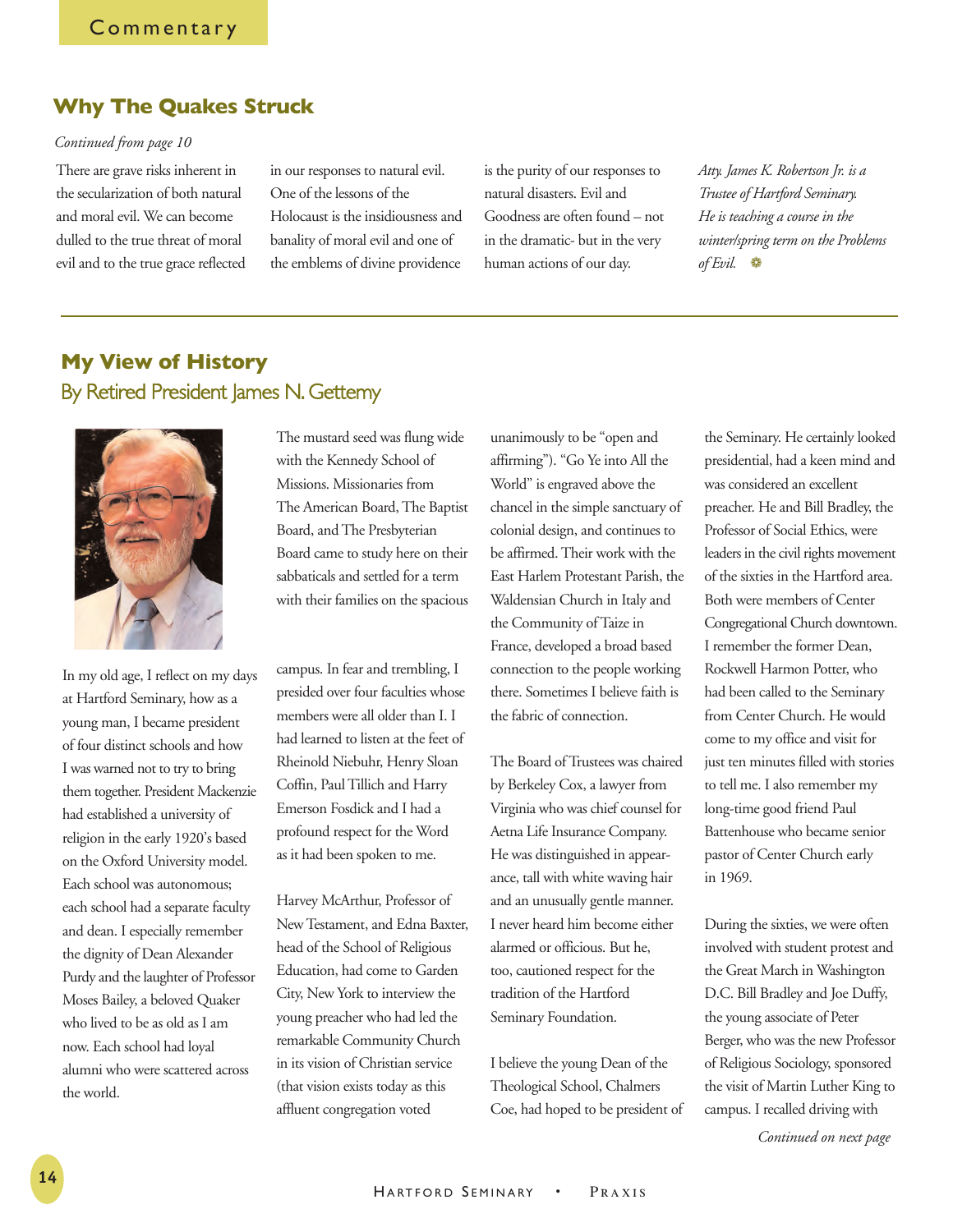# **My View of History**

*Continued from previous page*

Dr. King to the airport. There were many students on the campus in those days. They gathered in the busy bookstore that was managed by the capable Douglas Addison; the daily chapel that I led; the commanding Library; the social life at Mackenzie Hall. It was a stimulating time and place and I loved every minute of it.

The School of Theology was gaining in vitality, while the School of Religious Education also attracted students who could direct the growing emphasis on Sunday school during the fifties and sixties. Carol Rose Ikeler, a one-time student of the school, received her BD from Yale and became our director of Christian Education in Garden City. A great friend of Professor George Riggan, our Professor of Theology, she was an editor of The Presbyterian Faith and Life Curriculum for many years.

The School of Missions was uncertain in its direction because denominations were establishing mission schools of their own. When Malcolm Pitt retired as the chairman of Hindu Studies, we explored the possibility of developing the Islamic World Mission Studies. The dialogue with Islam seemed to be of increasing importance and so we invited the young Dutch Scholar, Vim Bijlefeld, to join the faculty. He would make the

Christian-Muslim dialogue a permanent reality.

The fourth school, The School of Social Work would never become fully viable because the University of Connecticut School of Social Work had been established with a full faculty on the corner of Whitney and Asylum Avenue in 1948. Elwood Street and his wife, Augusta, struggled bravely, becoming the pastoral counselors to many students. I remember their care of Coz and Kogi Suzuki who had come from Japan to study and would return there for Kogi to be eventually the Chief of the Department of Mental Health in the national government office in Tokyo. They came to visit our family over the years. My wife Helen presented her work as a family therapist to a large conference of the people Kogi had trained in Japan.

Before I continue, I want to pause in my story to mention two people among the many who worked beside me to support our hopes and dreams. One was my friend and mentor, Harvey McArthur. His New Testament classes were only part of Harvey's wisdom. He was my chief advisor on the united group at the Seminary (we were able to become one faculty in the early sixties). Then, there was Helen, the person who made my journey worthwhile. Helen

raised our four daughters and entertained an endless stream of visiting lecturers, Women's Board members, Trustees, Faculty and almost all the students in the course of their studies. She became a family therapist in her own time and organized international conferences on "Hope and the Family."

Back to "my view of history" in the words of Robert Edwards, my neighbor and great friend. He was the Horace Bushnell of his time as he labored faithfully as pastor of Immanuel Church. It was there that the Seminary held so many years of convocations and commencements during the eighteen years that I walked at the end of our academic procession. I had hoods from Allegheny College and Adelphi Universities but the same old academic gown that needed constant repair.

Getting back to my periscope: I became acquainted with the emerging business leaders in the wider community who made Hartford such a vibrant city. There were often lawyers who had been educated in Connecticut. When Atty. Berkeley Cox retired after serving the Seminary for twenty-five years as Chairman of the Board of Trustees, my choice as his successor was a young lawyer, Jack Riege. Jack and I were to spend many hours developing the plan to bring the

schools together, yet preserve all their unique features for the future of religious studies. This might include an association with our state university; or when the sixties changed the direction of theological education away from church growth toward theological graduate studies, we might choose to go in a more scholarly direction.

Jack and I explored all the invitations to join or link with other Seminaries. We discussed it with the Faculty and Board. We were encouraged by other members of the Faculties; Harvey McArthur, George Riggan, Peter Berger, Vim Bijlefeld, Bill Bradley and the Board of Trustees. I remember the support of Carl Furniss and Samuel Trull, in particular. We traveled to Colgate, Rochester and Eden Seminary in St. Louis, but I came to believe that we would betray our heritage if we were to leave Connecticut.

Then a special moment came when Homer Babbidge, President of the University of Connecticut, invited us to consider becoming a new Department of Religious Studies at the University of Connecticut, keeping our presence on the Hartford campus much as the medical school was being organized in Farmington. However, the Seminary campus would already be a beautiful space. I spent many hours with pads of yellow paper sketching an idea of *Continued on page 20*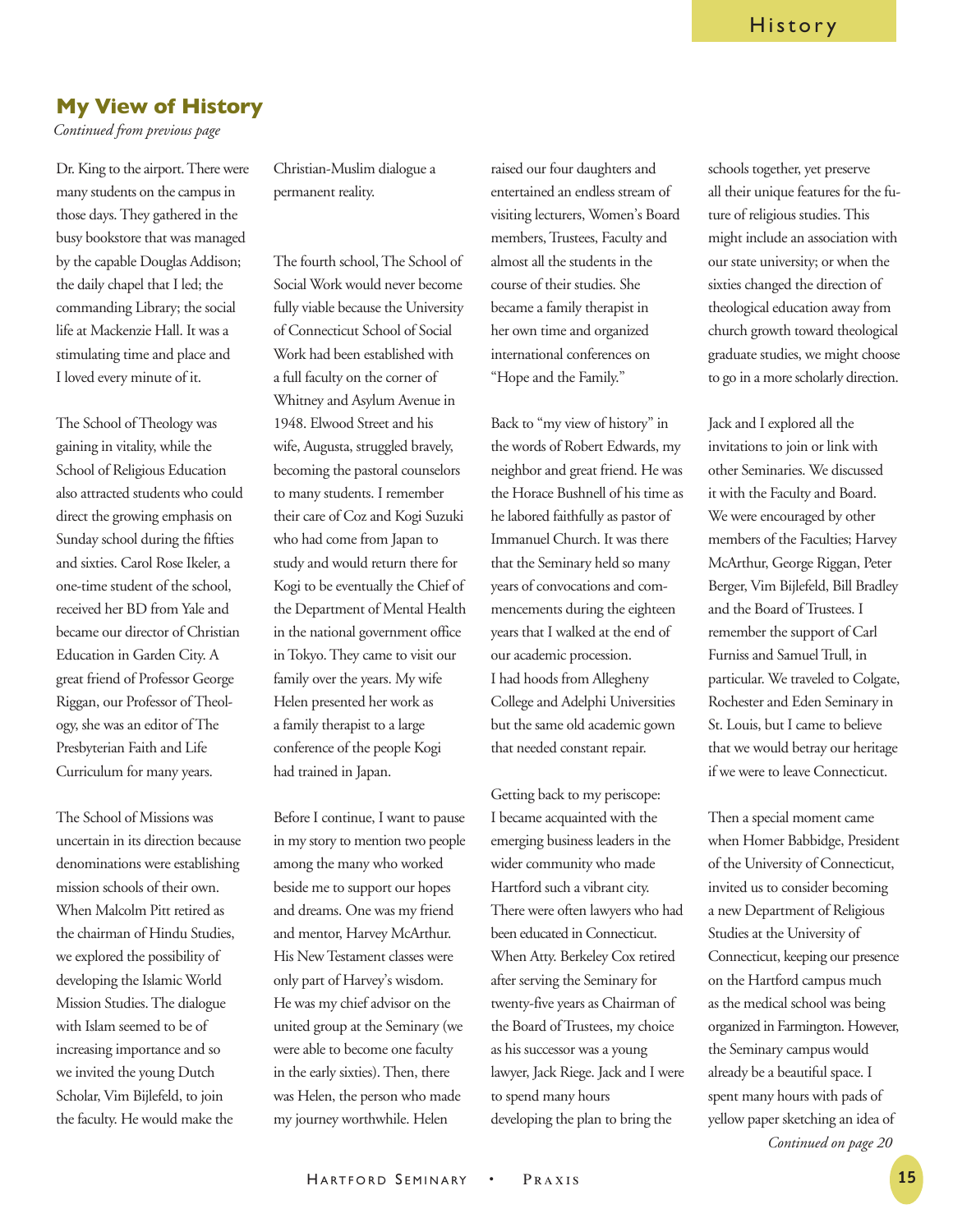# **Dr. Ibrahim Abu-Rabi', Noted Scholar and Colleague, Passes Away**



Dr. Ibrahim Abu-Rabi', an expert on contemporary Muslim thought, died suddenly of a heart attack on July 2 while attending a conference in Amman, Jordan. He had been an esteemed Professor of Islamic Studies and Christian-Muslim Relations at Hartford Seminary from 1991 to 2008.

When Dr. Abu-Rabi' came to Hartford Seminary in 1991, he was the first full-time Muslim faculty at an accredited Christian seminary. He also served as Co-Director of the Duncan Black Macdonald Center for the Study of Islam and Christian-Muslim Relations and Senior Editor of *The Muslim World* journal.

Since 2008, Dr. Abu-Rabi' taught at the University of Alberta in Edmonton, Alberta. He was the first holder of the Edmonton Council of Muslim Communities Chair in Islamic Studies, the first teaching and research chair of its kind in Canada.

"Ibrahim's contribution to the study of Islam and Christian-Muslim relations at Hartford Seminary was immense and reached all over the world. We will never forget him," President Heidi Hadsell said.

"We will honor and remember him in a memorial service on October 2," she said.

Dr. Abu-Rabi' received his Ph.D. at Temple University in Philadelphia. Pa. His dissertation topic was "Islam and the Search for Social Order in Modern Egypt: An Intellectual Biography of Shaykh 'Abd al-Halim Mahmud." He also earned a Master of Arts at Temple, and a Master of Arts at the University of Cincinnati.

Dr. Abu-Rabi' had a special interest in contemporary Islamic thought and movements, and the interaction between Muslims and Christians in the Muslim world. He was a modernist and was society-centered. Dr. Abu-Rabi' was in many ways Western oriented in a positive sense. This meant that he, as an intellectual, saw no contradiction between learning from the historic Islamic tradition and incorporating the best features of Western analyses.

This was clear in his 1995 book, "The Intellectual Origins of Islamic Resurgence in the Modern Arab World" as well as in his later

writings. He wrote critically about Islam and about major modern Islamic theologians. He balanced his critical comments with themes of Islam in the Western world.

Dr. Abu-Rabi' traveled widely in the Muslim world and believed that building bridges among faith communities is necessary in a highly globalized world. While at Hartford Seminary, he helped place the Seminary in a leading position in Muslim-Christian relations around the world.

Dr. Abu-Rabi' was a major advocate of serious interfaith dialogue and activity. Some of his major work in this regard was done with the Al-Fath Islamic Institute in Damascus, Syria. He worked closely with Shaykh Hussam-Eddin Farfour, the head of this institute. At one time, seven students from the institute studied at Hartford Seminary.

He advocated and worked to bring about Muslim-Jewish as well as Muslim-Christian interfaith dialogue.

Students came from many countries – among them Turkey, Syria, Egypt, Indonesia, Singapore, and Pakistan – to study with Dr. Abu-Rabi'.

At the Seminary, Abu-Rabi' was extremely popular with students. His hospitality at his home was

outstanding, and he made sure students received both an excellent academic experience and a comfortable living experience.

In recent years, Dr. Abu-Rabi's research interests turned to Turkey, focusing in particular on the writings of the 20th-century thinker, Bediuzzaman Said Nursi and Fethullah Gülen.

In 2006 he was the Senior Fulbright Scholar in Singapore and Indonesia at the Institute of Defense and Strategic Studies at Nanyang Technological University in Singapore.

Dr. Abu-Rabi' has published numerous articles and 19 books, the most recent of which are the edited "Blackwell Companion to Contemporary Islamic Thought" and the edited "Challenges and Responses of Contemporary Islamic Thought: The Contributions of M. Fethullah *Gülen*."

He worked closely with the Istanbul Foundation for Science and Culture and helped plan their numerous conferences that dealt with the Turkish Islamic theologian, Beduizzaman Said Nursi and his multi-volume work, the Risali-i-Nur.

In cooperation with this foundation, Dr. Abu-Rabi' edited and wrote essays for three books on Said Nursi and the Risali. The books are: "Islam at the *Continued on page 20*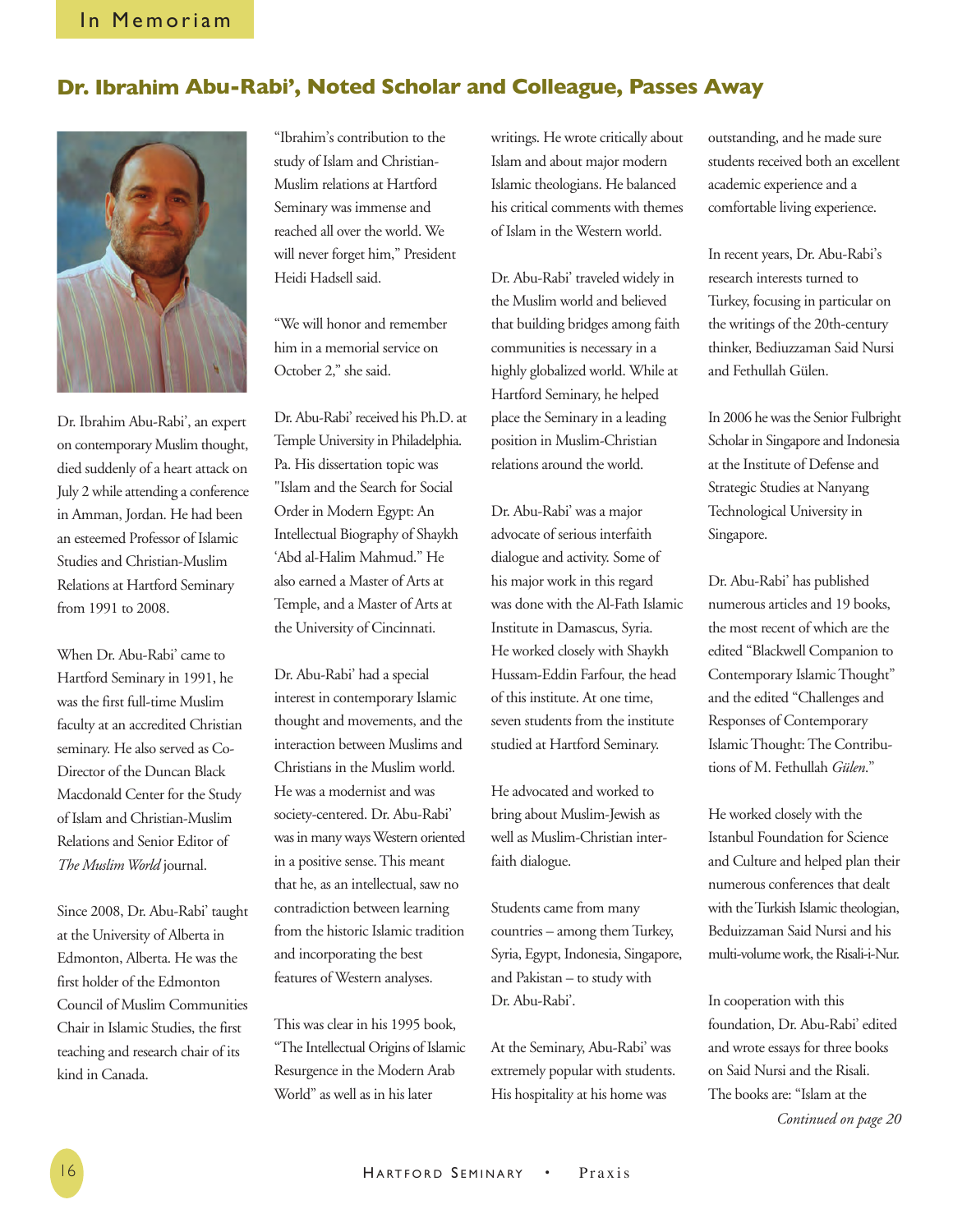The Hartford Seminary community has lost the following beloved members. Our thoughts and prayers go out to their friends and families.

### **Virginia W. Johnson**, M.A.

'49, wife of Charles A Johnson, B.D. '50, died in Oro Valley, Arizona on February 7, at the age of 87. After her studies in religious education at Hartford Seminary, Virginia was a public elementary school teacher for 30 years, and a volunteer teacher following her retirement. She was a member of the Society of Friends, and loved music and singing in church and community choirs, and was an avid golfer. In addition to her husband, Virginia is survived by two children and two grandchildren.

### **The Rev. Dr. Eugene E.**

**Grau**, M.A. '46, Ph.D. '64, died on July 8, in Philadelphia, Pennsylvania. After completing his studies at the Mission House Seminary in Sheboygan, Wisconsin, Gene was ordained as a minister of the Reformed Church in 1944. When his studies at the Kennedy School of Mission were complete, he was commissioned as a missionary and taught in seminaries in the towns of Ho, Peki, and Legon (Accra) in Ghana. Gene returned permanently to the United States in 1974, and served as pastor of Brownback's UCC in Spring City, Pennsylvania until his

retirement in 1988, when he was named Pastor Emeritus of that congregation. He is survived by his wife, Dorothy, four children, nine grandchildren, and eight great-grandchildren.

### **The Rev. Doris Hartman**,

M.A. '41, died on July 4, in Amherst, Massachusetts. Using her degree in Christian Education, Doris worked for the Vermont Church Council, and then for 12 years as the Associate Pastor and Director of Christian Education in the Lake Region Parish in Barton, Vermont. Responding to a post-War call from the Methodist Church for short-term missionaries to Japan, Doris went to Hiroshima to teach English and bible at the Jagakuin School. What was to be a three-year posting turned into nearly 30 years of service in that country, and Doris was instrumental in founding a church in Hiroshima that had reached self-sufficiency by the time of her retirement in 1981. Upon returning to the United States, Doris became active in the Wesley United Methodist Church in Hadley, Massachusetts, and in social justice activities throughout the Pioneer Valley. Doris also wrote her memoir, titled My Life in Hiroshima 1952-1981, a copy of which she presented to, and is still available from, the Hartford Seminary Library.

The Alumni/ae Office was notified of the death of

### **Dr. William Madison**

**Randall**, Ph.D. '29 on August 24, 1987, by a researcher writing his biography. Sue Ann Cody describes that Dr. Randall "was Academic Dean (1951-1958) and then President (1958-1969) of Wilmington College (now the University of North Carolina, Wilmington) and is our library's namesake. He also served on the faculty of the Graduate Library School at the University of Chicago, was in military intelligence during World War II in Cairo, Dean of Libraries at the University of Georgia and served as the first academic dean at the Merchant Marine Academy."

**Priscilla Savage**, M.A. '51 died on September 3, 2010 in Indianapolis. After graduating from Wells College in Aurora, New York, Priscilla completed her degree in Christian Education here at Hartford. While serving as the Christian Education Director at the First Congregational Church in Columbus, Ohio, she met her husband, the Rev. Frederic Waldo Savage. Priscilla and her husband "embodied the ideal of partnership ministry in that Priscilla was a faithful, enthusiastic, and energetic participant in every facet of the life of the church community." She also served in a variety of leadership positions for service organizations, including on the national board of the YWCA. She is survived by children, stepchildren and grandchildren.

### **Ruth Wentworth Gilchrist Addison** of

Farmington, Connecticut, died on March 23 at the age of 83. Her long association with Hartford Seminary began in the early 1960s, when she was on campus as a student. At the same time, her future husband, Douglas Addison, M.A. '53, was at the beginning of his 21-year career as manager of the Hartford Seminary Bookstore—though it would not be until 1995 that the two met again and married. Ruth was born in Maine, graduated from the University of Maine and later, received a Masters in Education from the University of Hartford. She served as a missionary to India in 1953-55, and returned to the United States to raise her children while teaching in schools in Waterbury and Danbury. In 1984 she began her work as Treasurer of the Connecticut Conference of the United Church of Christ, a position she held until 1993. Ruth was also active in the Avery Heights Auxiliary, the Hartford Association of the Connecticut Conference, as well as her church, the Immanuel Congregational UCC here in the Hartford Seminary neighborhood. In addition to Doug, Ruth is survived by two sons, two daughters, grandchildren and great-grandchildren, and her sister.

*Continued on next page*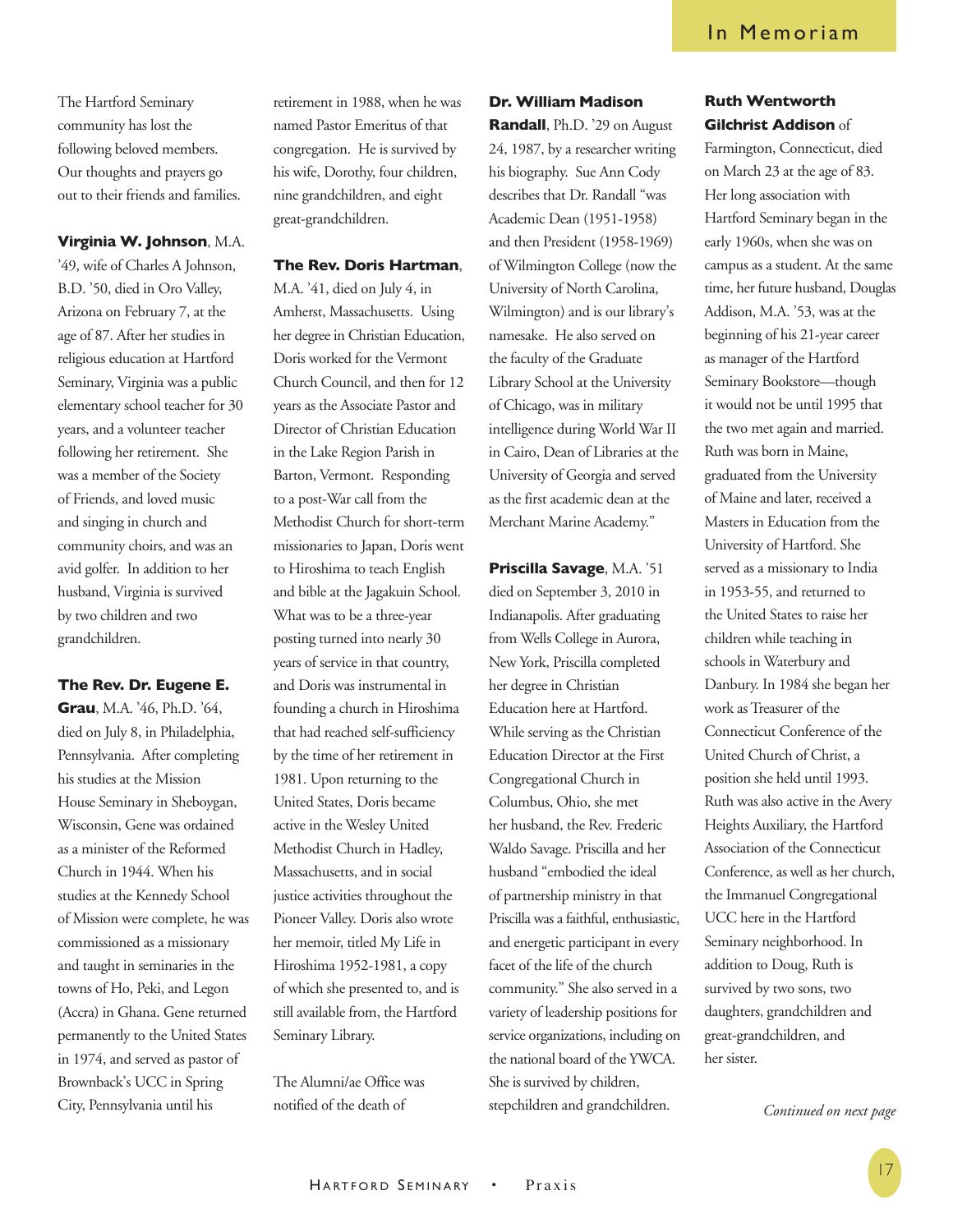# In Memoriam

### *Continued from previous page*

**The Rev. Malcolm J. Brummitt**, B.D. '62, died on August 27, 2010 in Sun City Center, Florida. Born in Newburyport, Massachusetts, the Rev. Brummitt was a United Church of Christ pastor for 48

years. He is survived by his wife, Kathryn, and a sister and brother.

After completing her studies at the Kennedy School of Missions, **Helen Gordon**, M.A. '49 went to Brazil, where she and her husband then served as medical missionaries for fifty years. Three of their four children also became missionaries to Brazil, and three grandchildren currently serve as missionaries to China, Nigeria and Ecuador. News of Helen's

death was provided by Helen's daughter-in-law, Alma Dole, who can be contacted at mrsdee@ig.com.br.

# **Bill Inderstrodt, Seminary alumnus and UCC pastor, died in May**



**The Rev. William Lynn Inderstrodt**, Hartford Seminary alumnus and former pastor and denomination leader for the United Church of Christ, died on Tuesday, May 17, in Topsham, Maine. He was 83.

"Bill was a person of wonderful humor, a great mentor to me personally," said the Rev. David Peters, who served with Rev. Inderstrodt in Danbury. "He loved the Church in all its manifestations: local church,

national, and state conference." "He knew how to do worship well," remembered Peters. "'Make every Sunday special,' he used to tell me, and I've never forgotten that." Bill, as he was known to so many, was born on July 14, 1927, in Richmond, Indiana, to Sheridan and Inez Inderstrodt, with two other brothers, David and Richard. He grew up in the Quaker tradition, attending the Friends Meetings in Richmond, and was a boy soprano in the Quaker services. He was active in sports while growing up, attending Richmond public schools and then Earlham College, graduating in 1943. Bill expanded his education in the fall of 1949 when he attended the Hartford Seminary Foundation in Hartford. That was the same year he met his future wife, Jane Sattler of Washington, D.C., who was also attending Hartford as a graduate student. On February 6, 1954, Bill and Jane were married in the Methodist church she grew up in, with her minister and Bill's co-officiating, in a Quaker

service the couple had written. It was the beginning of a splendid marriage and partnership which would last more than 57 years. After his graduation in 1952, he became associate minister at the Westmoreland Congregational Church in Washington, D.C. Four years later, Bill and Jane moved to Washington, Connecticut, where he was the minister for the First Congregational Church. He served there for 16 years and in Danbury for eight years.

He also served as the Minister to Business and Government of the Connecticut Conference UCC, where he built housing for moderate-income seniors and managed 100 units in coastal Fairfield. He was very active in the Connecticut Memorial Society, which advocated for increased consumer protections in the funeral industry.

The many hats he wore included interim Deputy Director of the Office of Communications for the United Church of Christ in

New York City. He even served for a summer as pastor of the Church of Scotland in Bermuda. His last installed parish before retirement in 1993 was with First Parish Congregational Church UCC of York, Maine. In the years following, Bill became the interim minister at numerous churches, including Elijah Kellogg Congregational Church in Harpswell, Maine, and Pride's Corner Congregational Church UCC in Westbrook, Maine.

He also gave countless hours as a board member for Volunteers of America, the Funeral Consumers Alliance of Maine, and the Ethics Committee of the Office of Guardianship for Adult Services with Maine Department of Human Services. There is a named scholarship at Hartford Seminary honoring Bill and Jane. In 2001, Bill and Jane moved to The Highlands in Topsham, as both continued their very busy lives of giving back to the greater community.

*Continued on next page*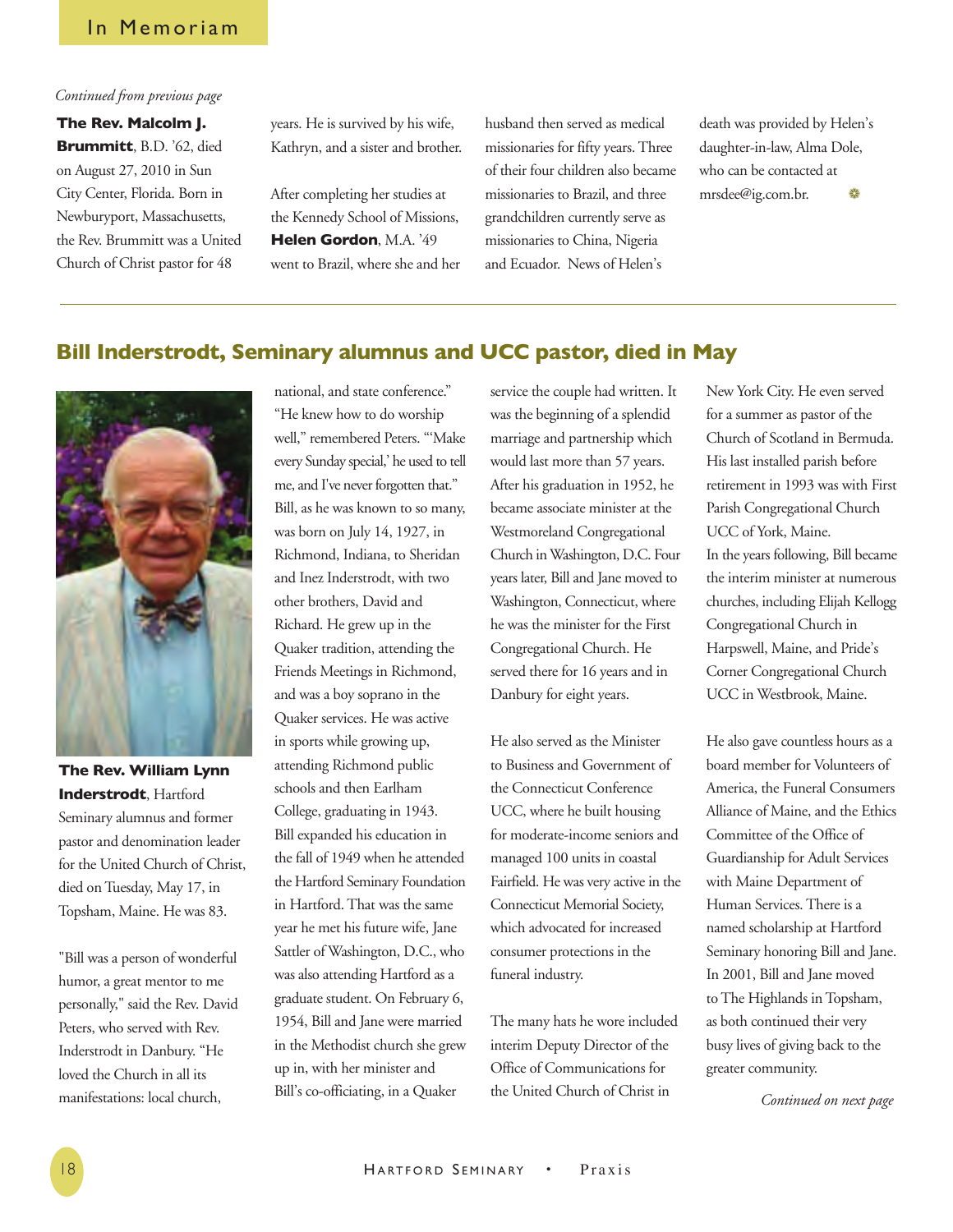### *Continued from previous page*

A jovial, fun person to be around, you could always find Bill by following the laughter. He also used humor to get his point

across, sometimes taking a stand when it wasn't always the most popular one, but the one he felt was right. His humor, his laugh,

his honesty will all be sorely missed, but remembered with great warmth.

Bill leaves behind his wife, Jane; a nephew, many nieces; countless friends, but few untold jokes.  $\bullet$ 

# **Alumni/ae Notes**

The last edition of Praxis Alumni/ae Notes included a brief update on **Dr. Samuel V. Bhajjan**, M.A. '59. Since then, Sam has sent an autobiographical piece, as well as a recent photograph, both of which are available by writing to alum@hartsem.edu.

**The Rev. Vernon L. Saldeen**, '59 has been retired since 1993 in Valrico, Florida,

following his ministry of 35 years at the Central Illinois United Methodist Church. He and his wife, Anita, celebrate their 50th anniversary this year.

**Dan Riley**, M.A. '72 writes from his home in Vista, California with a link to a blog he has created, "Church of Dan." This link connects to his reflection on the City of Hartford and the orienting influence of Hartford

Seminary in his life and work (as well as to many other pieces): [http://thenobbyworks.blogspot.c](http://thenobbyworks.blogspot.com/2011/03/hartford-goes-by-uninspiring-nickname.html) [om/2011/03/hartford-goes-by](http://thenobbyworks.blogspot.com/2011/03/hartford-goes-by-uninspiring-nickname.html)[uninspiring-nickname.html.](http://thenobbyworks.blogspot.com/2011/03/hartford-goes-by-uninspiring-nickname.html)

Among the formerly lost, but now found is the **Rev. Richard Stuart Dole**, who studied at the Kennedy School of Missions in 1957-58, and received his Ed.M. the following year from Harvard's Graduate

School of Education. After serving as an educational missionary to Angola in the early 1960s, the Rev. Dole returned to the United States to complete degrees at Fuller Theological Seminary and Princeton Seminary. In the fall of 1968, Richard and his wife, Alma, began serving as missionaries in Brazil, work they continued until September 2010, when the Doles retired to New Jersey. ●

# **Students Win Scholarships**

Two Hartford Seminary students have won 2010-2011 Merit Scholarships.

Kevin Carson, a Master of Arts student, will receive a scholarship

from the William Thompson Fund as a degree program student who "has demonstrated notable proficiency or interest in the field of biblical studies." He won the award for his paper, "The Infancy Narratives of Jesus: A Comparison of the Canonical Gospels and Other Sources."

Justin Peyton, a Master of Arts student, will receive a course tuition waiver as a degree program student who "has demonstrated excellence in written expression." He won for his paper, "Islamic Legal Education in Medieval Colleges of Law."  $\bullet$ 



**Hartford Seminary held its graduation ceremonies on June 2nd. Click here for photos of the event.**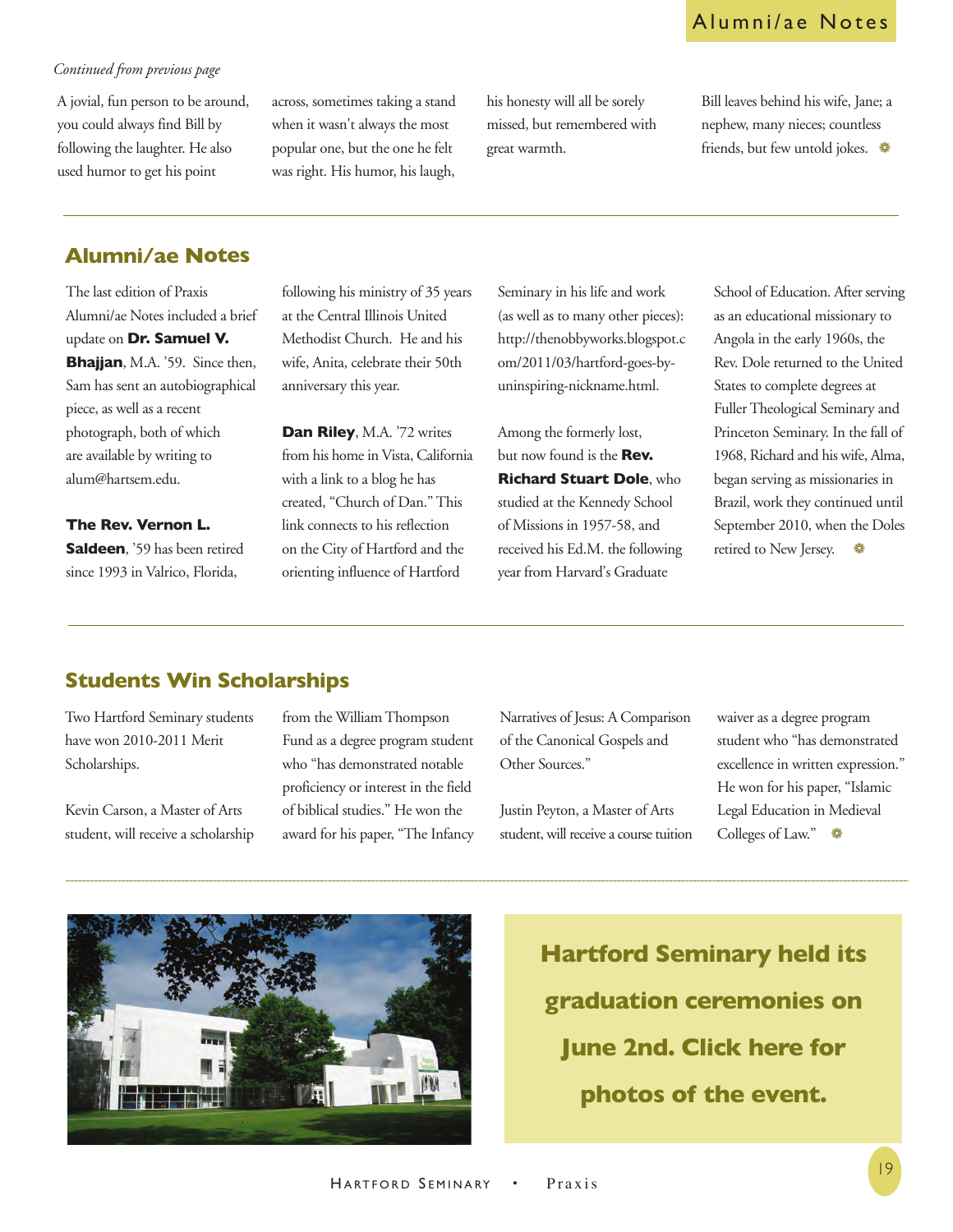# **Remembering Dr. Abu-Rabi'**

### *Continued from page 16*

Crossroads: On the Life and Thought of Beduizzaman Said Nursi"; "Spiritual Dimensions of Beduizzaman Said Nursi's Risali-i-Nur"; and "Theodicy and Justice in Modern Islamic Thought: The Case of Said Nursi."

In 2009 Dr. Abu-Rabi' became a director of the International Council for Middle East Studies

(ICMES), a relatively new think tank in Washington, D.C. At the time of his death he was directing a major ICMES project, the writing of a new book on religion and state in the Middle East.

This book, when completed, will consist of essays written by scholars from Middle East countries and will be dedicated to the memory of Ibrahim

Abu-Rabi'. This book is intended to be for Western audiences.

Dr. Abu-Rabi' spoke Arabic, Hebrew, English, French, and Turkish. He was born in Nazareth and is a graduate of Birzeit University on the West Bank.

He leaves his wife Fatima and two children, Yasmin and Yusuf.

*Dr. Norton Mezvinsky, a personal and professional friend of Dr. Abu-Rabi' and professor emeritus at Central Connecticut State University, contributed to this obituary.*

*Please visit the Hartford Seminary website, www.hartsem.edu, for details of the October 2 memorial service.* a

# **My View of History**

*Continued on from page 15*

how we could develop a graduate program of Doctoral Studies within a public university and still train ministers.

We had two remarkable women, Janet Silloway as Dean of Women, and Barbara Sargent as Director of Public Relations. Barbara created the new image of the Seminary in calling "Praxis" into being. A creative writer, Barbara was the older daughter of Professor Paul Scherer (Union Theological Seminary). She understood the theological importance of our new direction and what it could mean to the mission of the church. Janet made Mackenzie Hall a home for students and a sparkling reception for many special events.

The new direction would mean

enlarging our faculty in the philosophy of religion, biblical studies, ethics, and psychology. We also wanted to include Hebrew and Catholic studies. With the support of The Board, we begin the search for the best young scholars in academe. There was the excitement of finding what would be a wonderful mix of recent thought about the church, theology, and its future direction. I would call it "the y-model" designed on the letter "y." We would offer two years of general graduate studies and then a year of PhD work for the candidates who wanted to teach and another branch to complete the Doctor of Ministry degree.

All we needed was the support of state funding and an influx of students who would become the teachers of tomorrow. We

brought John Priest from Drew Seminary who would be elected Dean, Leighton McCutchen from Chicago, Wayne Rollins from Yale, Robert Batcheldor from Detroit, Jim Fenhagen from Washington D.C., Douglas Lewis also from Washington D.C., Jackson Carroll from Duke, Ralph Sunquist from Philadelphia and Richard Underwood from Charlotte, North Carolina. Together they and their wives were a wonderful infusion of spirit. The faculty discussions were full of life and we worked together on a new vision of theological education that would bring faith into the realm of post-graduate study, on a larger scale than previously envisioned.

For many months, we made plans in anticipation. Then, there was the fall election of 1968 and

Governor John Dempsey, who had encouraged our plans for development, was defeated by fiscal conservative Thomas Meskill. It was a brutal turn in our life together. Homer Babbidge called me at my office the next morning and said, "Jim, it is all off the drawing board. Next to you, I am the most disappointed." Indeed, I was deeply grieved.

How could we save the Seminary now? It came to me that we needed to change our course again. As the Vietnam War drew to a close, there was a drop in seminary enrollment. We pondered for a number of months. What would support the small local churches that covered New England and the pastors who served them? What could preserve our present work toward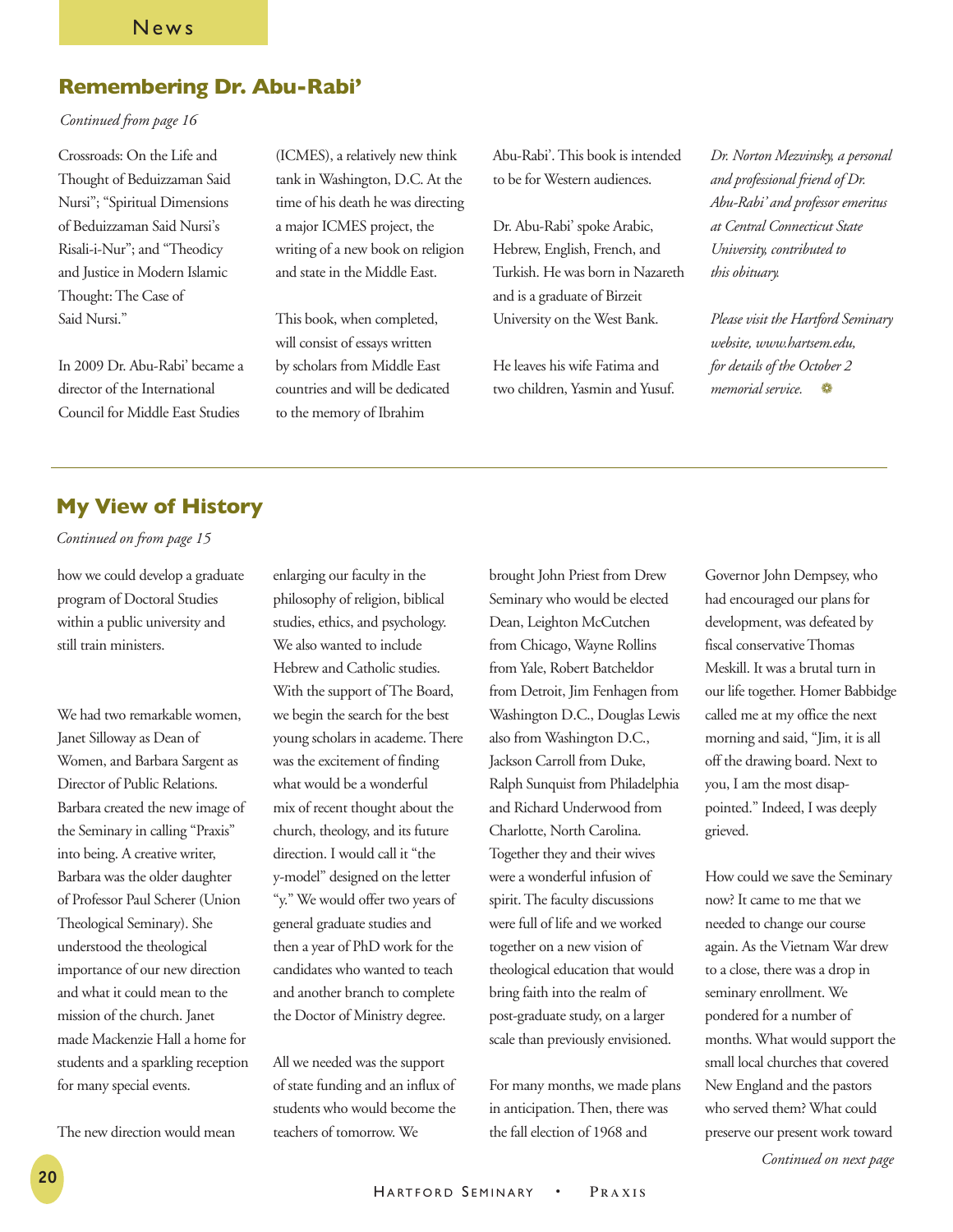# **My View of History**

*Continued from previous page*

ecumenicity and Professor Bijlefeld's work in Muslim studies? How could we contribute to the church's future as we explored our Calling in a multi-cultural world? There was a future for Hartford Seminary if it could respond to the leading of The Spirit.

But how could I face those young scholars who believed our cause was set true north? I grieved for many sleepless nights. John Priest left for Florida and James Fenhagen became dean. He, Douglas Lewis, and Jackson Carroll became immersed in planning the future structure in a different direction. The only thing I could

promise was that the professors who had tenure would not be "let go." Yet, how would we tell the newer ones that we would not keep our hoped-for promises to them? It was a very painful time in my life.

Only by charting a new direction could we keep sailing. Harvey McArthur, Vim, Jack and Carl encouraged me in our course. What would happen if you stopped training men and women in a BD program and put your resources into continuing education for the present day church? What if you develop a research program to study the future direction of the church universal? This inspiration

would become well implemented under the leadership of William McKinney, Harvey's colleague. Bill later would become Dean and follow through on developing the unique research component of the present day mainline church. What if you developed an ongoing dialogue with other, world religions, particularly Islam? Sadly, implementing a future Seminary might mean moving toward a smaller campus to preserve some of our resources. It was a mighty storm, those last five years at the helm.

Finally, my usefulness seemed over when the seas calmed down. Hartford Seminary was not dashed

against the rocks, but would be renewed to sail on. I could take all the pain of transition with me and return to the pulpit. It is with joy that I see that the good ship has circled the world with renewed spirit and rich accomplishment. I am grateful to have been a part of the new vision in its inception and appreciate the current administration's development in all the fresh approaches that have revitalized theological education over the past thirty-five years.

James N. Gettemy President for 18 years 1958-1976

# **Educational Events for Fall 2011**

### **God's Word in Greek Reading The Letter to the Hebrews**

*With The Rev. Dr. Edward F. Duffy, Adjunct Professor of New Testament at Hartford Seminary and Minister of the First Presbyterian Church of Fairfield, CT*

Monthly workshop starting Tuesday, September 13, 10 a.m. to noon



# **A Sacred Trust: A Fall Forum on Religion and the Environment**

Film: *"A Crude Awakening: The Oil Crash" Commentary by Brent Blackwelder, past president of Friends of the Earth: Solutions and Strategies for Achieving a Clean Energy Economy*

**Date:**  Wednesday, October 5, 6 to 9 p.m. **Co-Sponsors:** Hartford Seminary and the Interreligious Eco-Justice Network



### **Concert Mirabai Ceiba**

**Date:** Wednesday, October 12, 7 p.m. Sample of their music

### **Bus Tour**

### **Architecture As Art**

*Tour of the Unitarian Society of Hartford, Hartford Seminary and the Charter Oak Cultural Center. The tour will end with a visit to Sukkah City of Hartford at Charter Oak Landing.* **Date:** Sunday, October 16, 1 p.m.

**Starting location:** Unitarian Society of Hartford, Hartford **Co-Sponsors:** Hartford Seminary, Charter Oak Cultural Center and Unitarian Society of Hartford